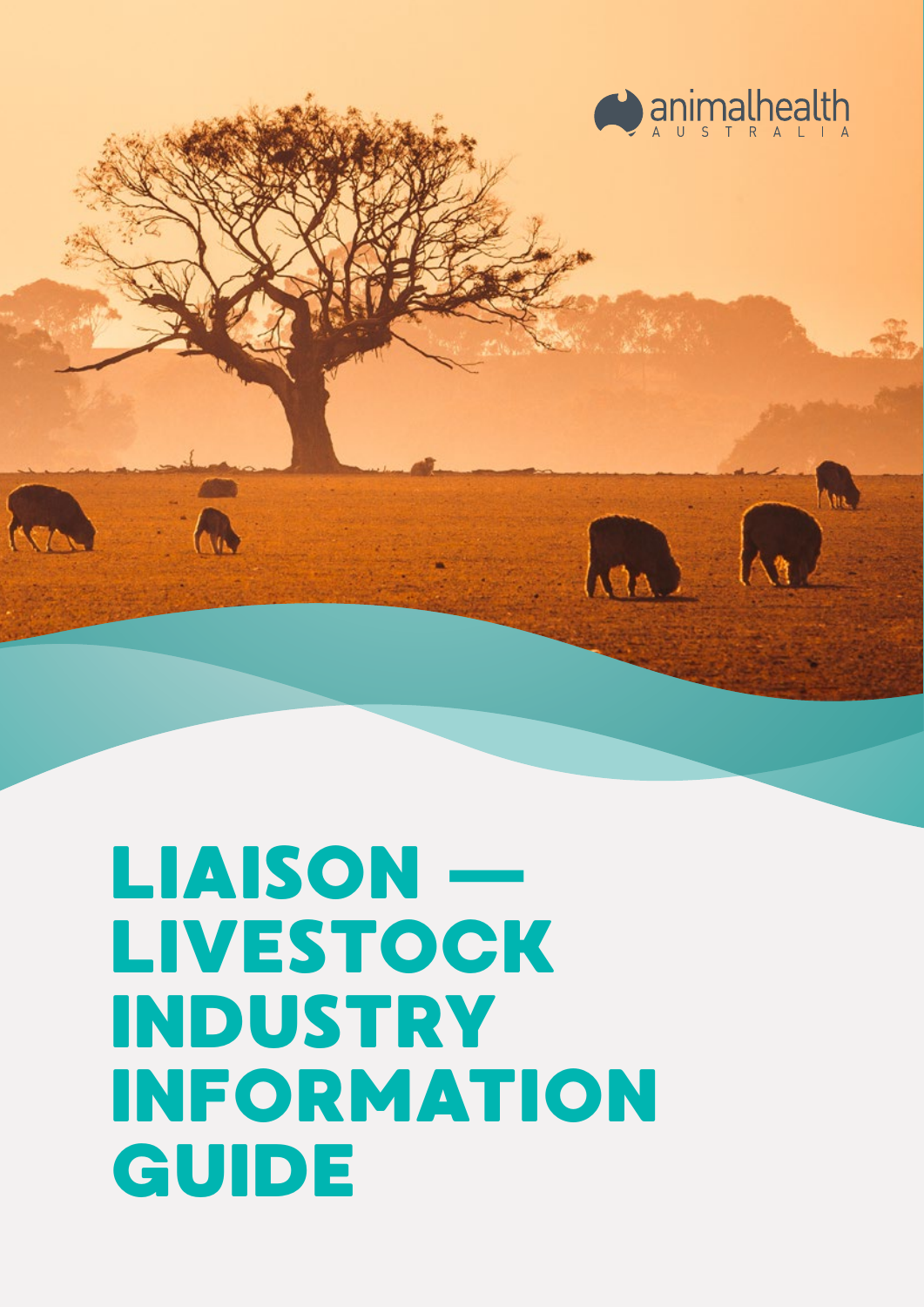

#### **WORKING TOGETHER FOR ANIMAL HEALTH**

#### **Disclaimer**

Materials covered in this information guide are for general use and information purposes only. Due to the generic nature of this guide, be mindful of incident-specific arrangements – every response is different.

This information guide was developed by Animal Health Australia in 2021 based on information derived from the Emergency Animal Disease Response Agreement (EADRA), Australian Veterinary Emergency Plan (AUSVETPLAN) and *Working in a control centre during a biosecurity response:*  Industry Personnel.<sup>\*</sup> Some information may have changed after this information guide was produced; please refer to the latest versions of the EADRA, AUSVETPLAN and relevant supporting documents for the most up-to-date information.

© Australian Animal Health Council Ltd 2021 ACN 071 890 956

PO BOX 5116 Braddon ACT 2612 +61 2 6232 5522 trainingsupport@animalhealthaustralia.com.au [animalhealthaustralia.com.au](http://www.animalhealthaustralia.com.au)

**Design by** Animal Health Australia

**Photography** All images are from Animal Health Australia unless credited otherwise



@AHA\_au

ම) @animalhealthaus

Animal Health Australiain

\*Produced by the Western Australian Government Department of Primary Industries and Regional Development.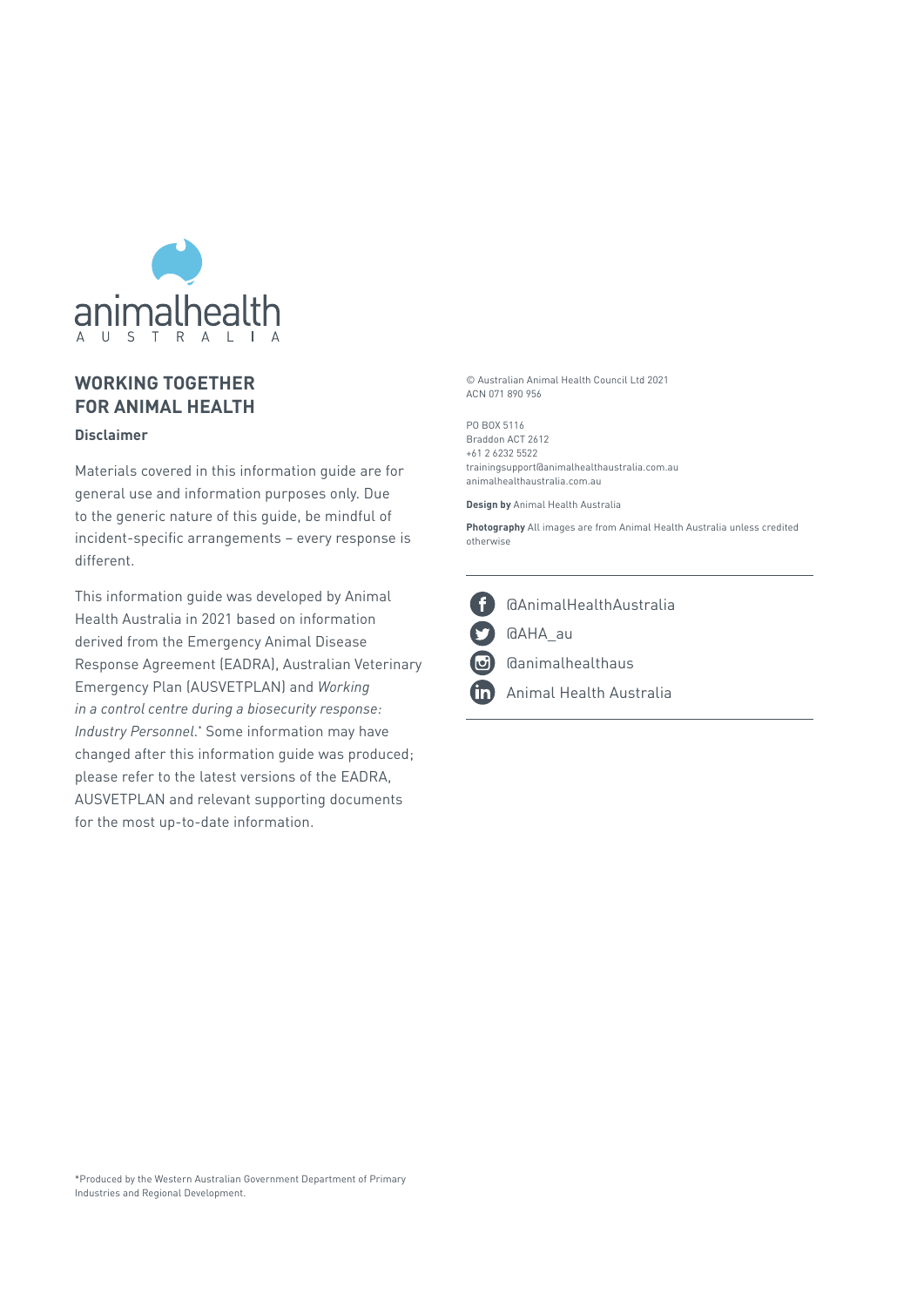## **Contents**

| Differences between the State Coordination Centre and the Local Control Centre 14 |  |
|-----------------------------------------------------------------------------------|--|
|                                                                                   |  |
|                                                                                   |  |
|                                                                                   |  |
|                                                                                   |  |
|                                                                                   |  |
|                                                                                   |  |
|                                                                                   |  |
|                                                                                   |  |
|                                                                                   |  |
|                                                                                   |  |
|                                                                                   |  |
|                                                                                   |  |
|                                                                                   |  |
|                                                                                   |  |
|                                                                                   |  |
|                                                                                   |  |
|                                                                                   |  |
|                                                                                   |  |
|                                                                                   |  |
|                                                                                   |  |
|                                                                                   |  |
|                                                                                   |  |
|                                                                                   |  |
|                                                                                   |  |
|                                                                                   |  |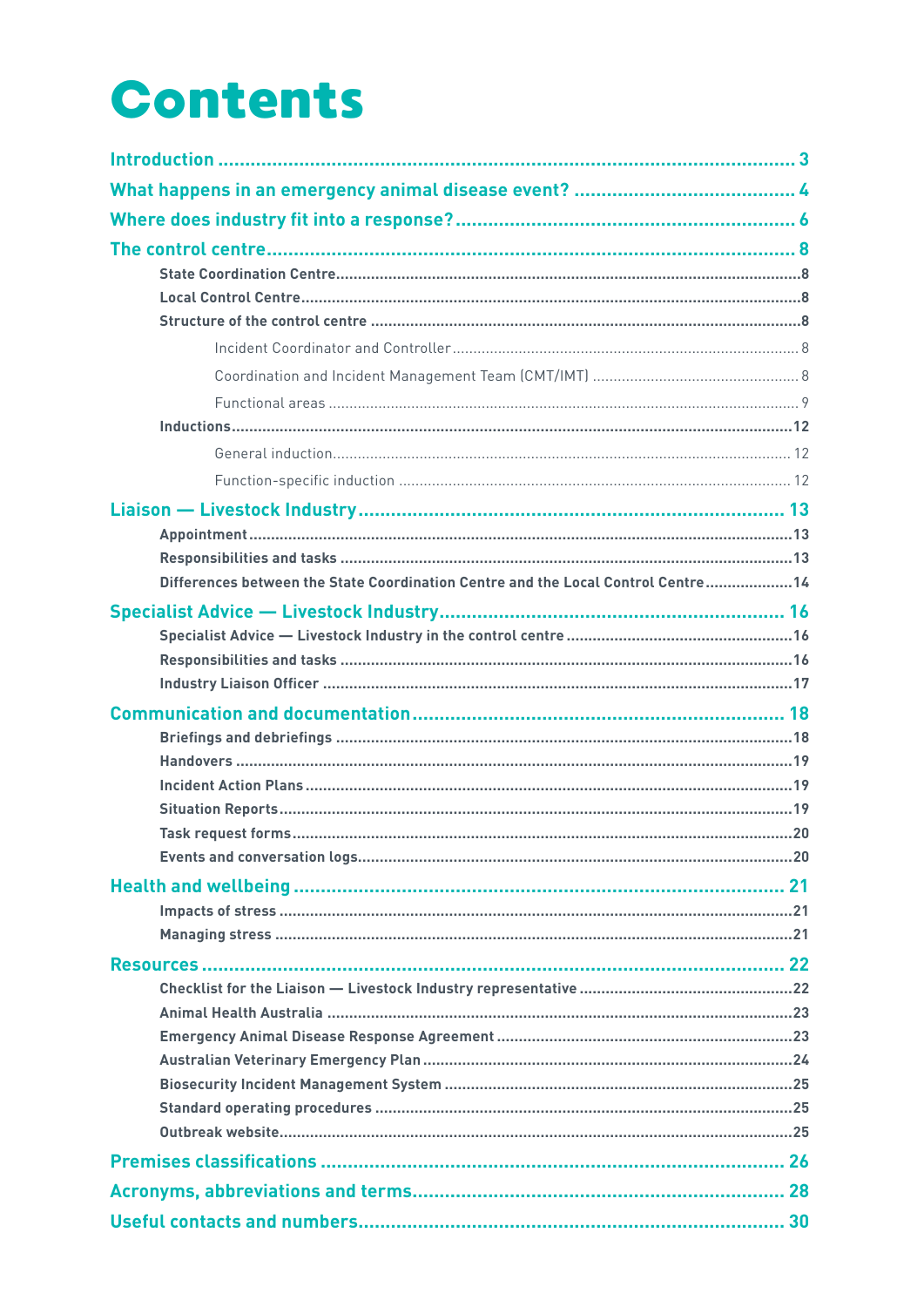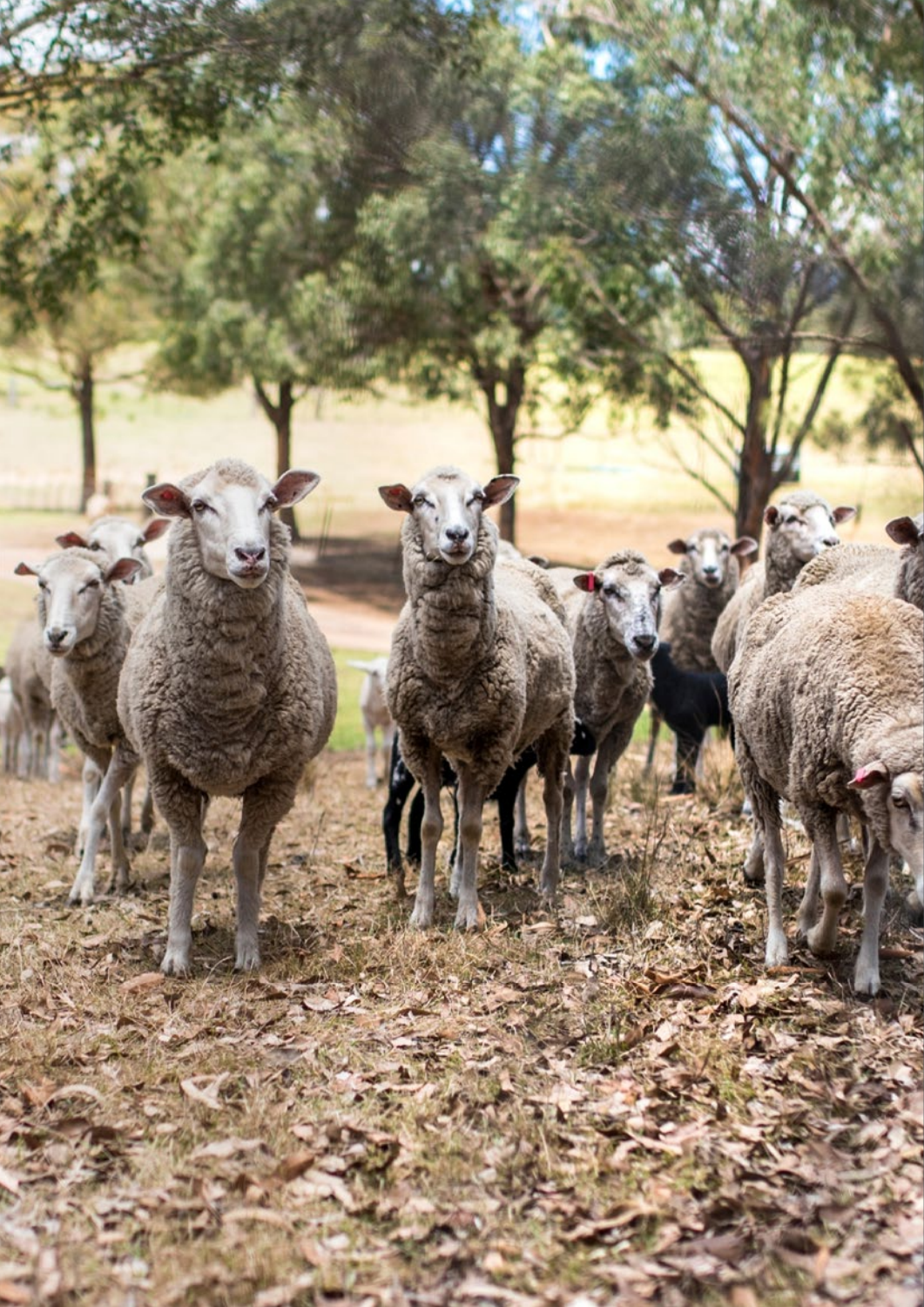

### Introduction

While government is responsible for leading responses to emergency animal disease (EAD) incidents, the involvement of industry from the onset of the response is critical for providing both strategic and operational input. This is reflected through the integration of industry in the response structure at national technical and decision-making, state coordination and local operational levels. Industry personnel may be appointed to multiple roles (within the control centre or otherwise) during an EAD response; therefore, it is important that industry personnel have a clear understanding of each role that they will be performing, including the respective responsibilities, reporting lines and levels of authority.

The present information guide focusses on the Liaison – Livestock Industry (LLI) functional role and control centre structures, as well as general communication practices and documentation used during an EAD response. In doing so, the information guide aims to:

- raise awareness of what the LLI functional role is responsible for and how it fits into existing response structures and arrangements.
- refresh knowledge and understanding on the LLI functional role of nominated industry personnel who have completed LLI training delivered by Animal Health Australia and wish to revise its contents.
- complement the LLI just-in-time training pack made available to LLI representatives deployed to real-life EAD responses.

The contents of this booklet have application to biosecurity incidents throughout Australia and provide a range of reference information that can be used by all response personnel.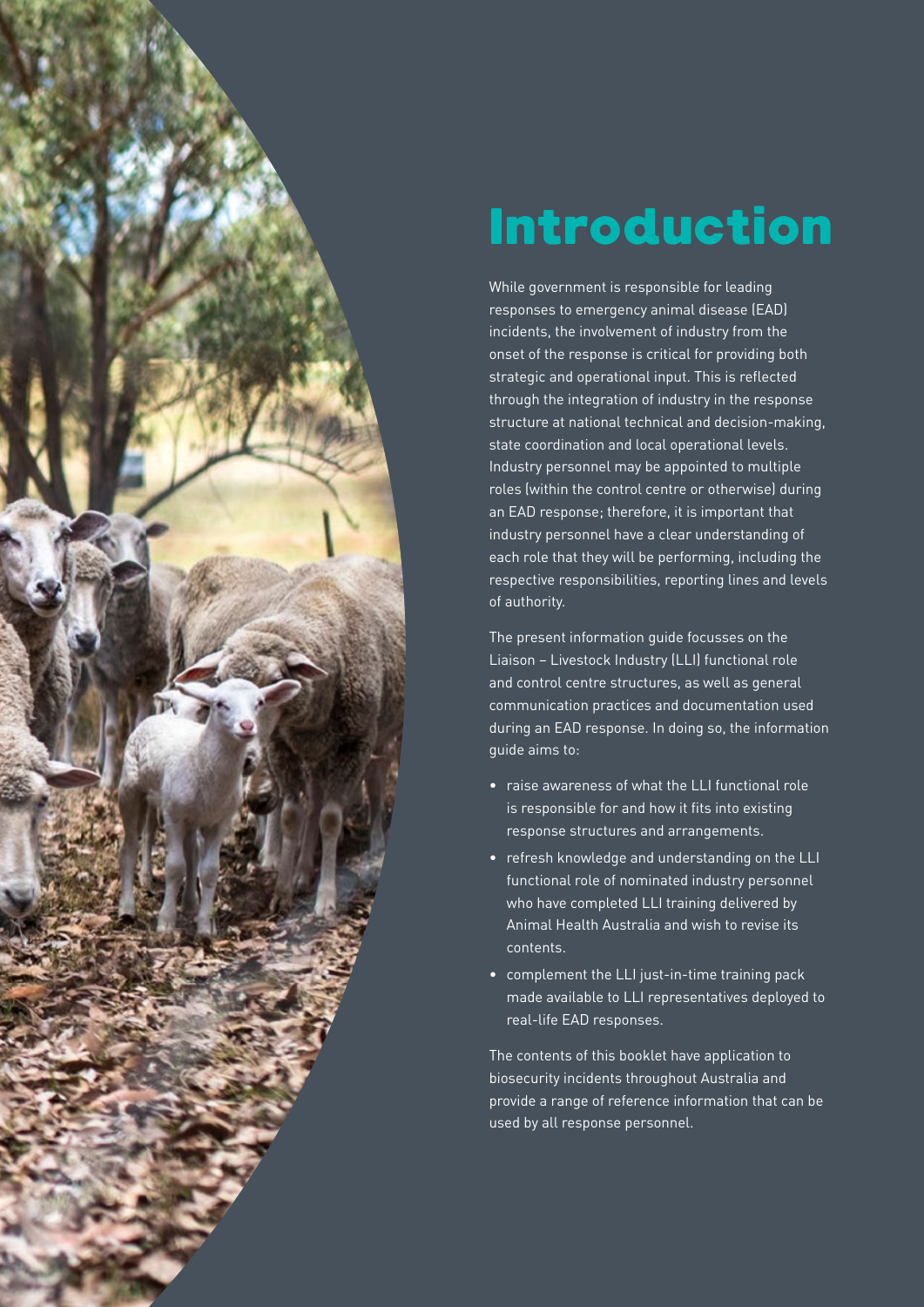### What happens in an emergency animal disease event?

The principle aim for responding to emergency animal diseases (EADs) is to limit the consequences on our agricultural industries, communities and nation as a whole. This is achieved by early detection and reporting of suspected EADs, a rapid and effective response to ensure containment and eradication of the EAD, and a swift return to business as usual, market access and trade.

The general sequence of events for a cost-shared EAD response is shown in Figure 1. This is a simplified representation, and activities within and outside of Figure 1 can and often do occur concurrently in a non-linear manner.

*The principle aim for responding to emergency animal diseases (EADs) is to limit the consequences on our agricultural industries, communities and nation as a whole.*

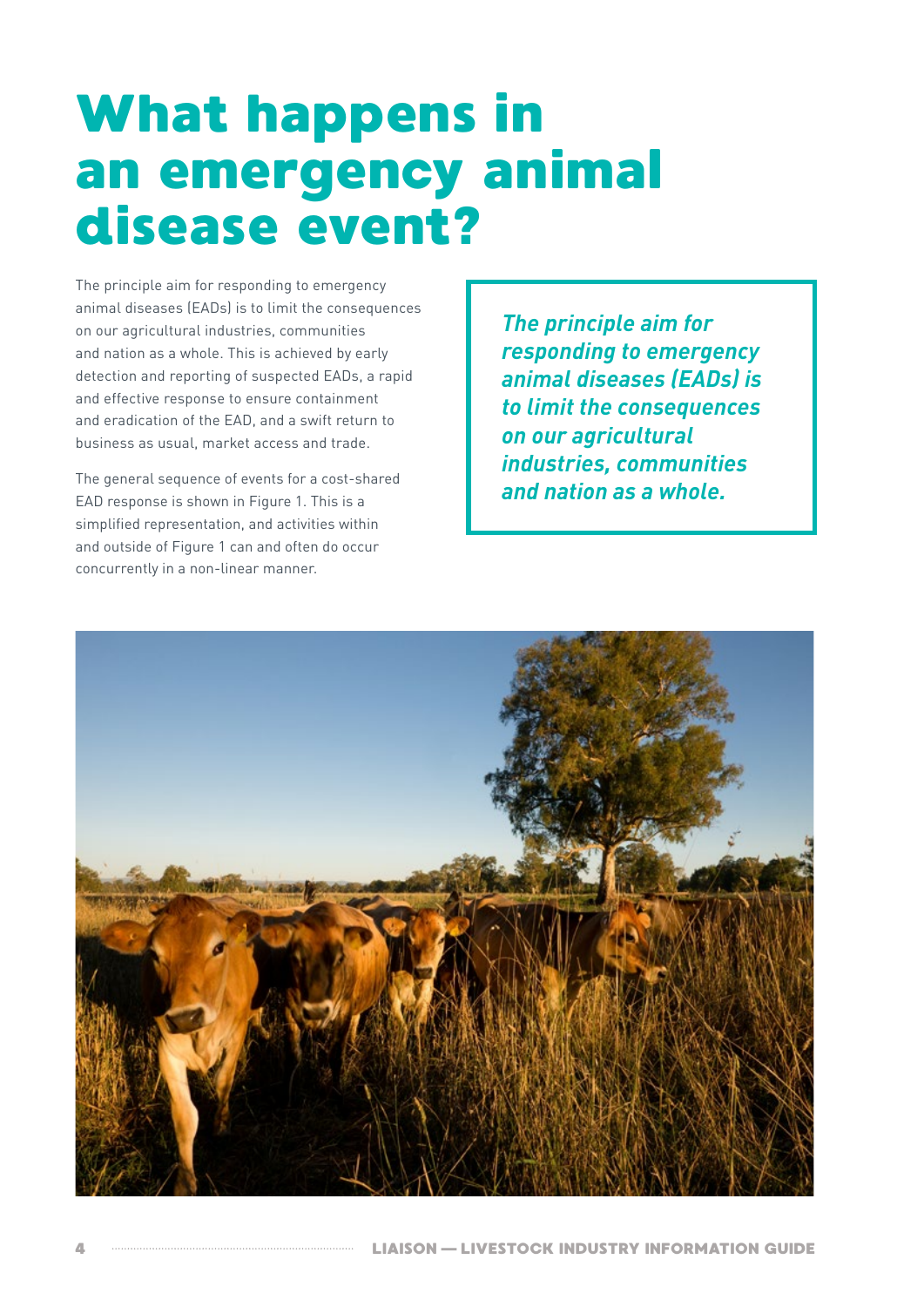#### WHAT HAPPENS IN A MAJOR EAD EVENT



Figure 1. Sequence of events during a cost-shared response to an emergency animal disease incident.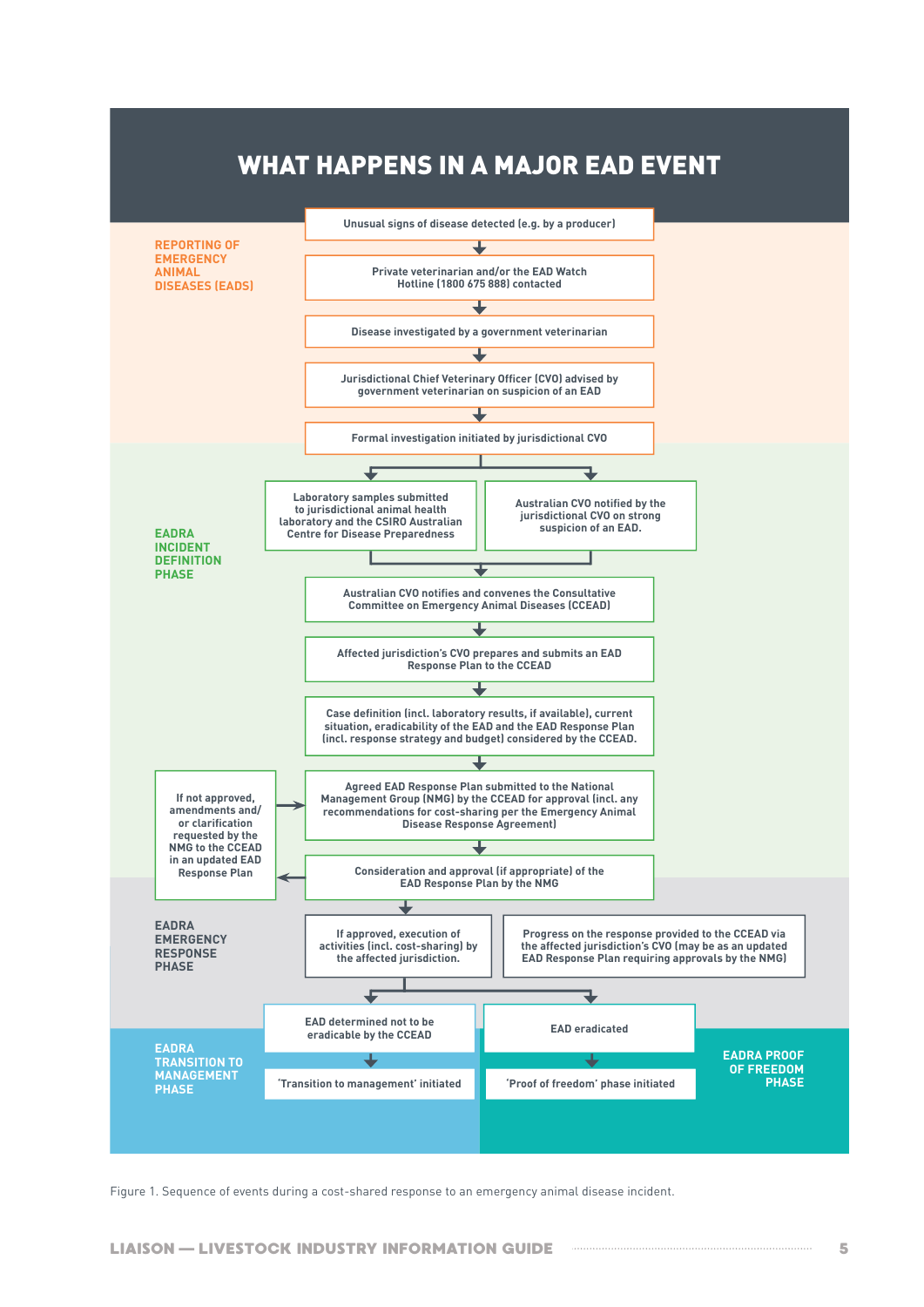### Where does industry fit into a response?

In the event of an EAD incident, the relevant government agency is responsible for leading the response. However, it is critical that industry is consulted and involved from the onset of the response to provide strategic and operational input. This is facilitated through the integration of industry in existing response structures and arrangements at national, state and local levels (Figure 2). Ultimately, these response structures and arrangements ensure that there is a link between what is happening strategically and operationally and provide a mechanism for national agreement and consistency in responding and cost-sharing.

The affected industry (represented by the relevant peak industry body) will be involved in EAD responses through the:

- National Management Group (NMG), the key decision-making body during cost-shared responses to animal health emergencies in Australia.
- Consultative Committee on Emergency Animal Diseases (CCEAD), the key technical body responsible for coordinating the national response to animal health emergencies in Australia.
- Liaison Livestock Industry (LLI) functional role, the nominated and authorised representative of the affected industry responsible for acting as the official conduit between the control centres and industry.

*...it is critical that industry is consulted and involved from the onset of the response to provide strategic and operational input.*

Industry personnel may be contracted by government to perform additional functional roles within the control centre, such as the Specialist Advice — Livestock Industry. In some instances, industry personnel may be appointed to multiple functional roles. Therefore, it is important that industry personnel have a clear understanding of the respective responsibilities, reporting lines and levels of authority for each functional role that they are performing.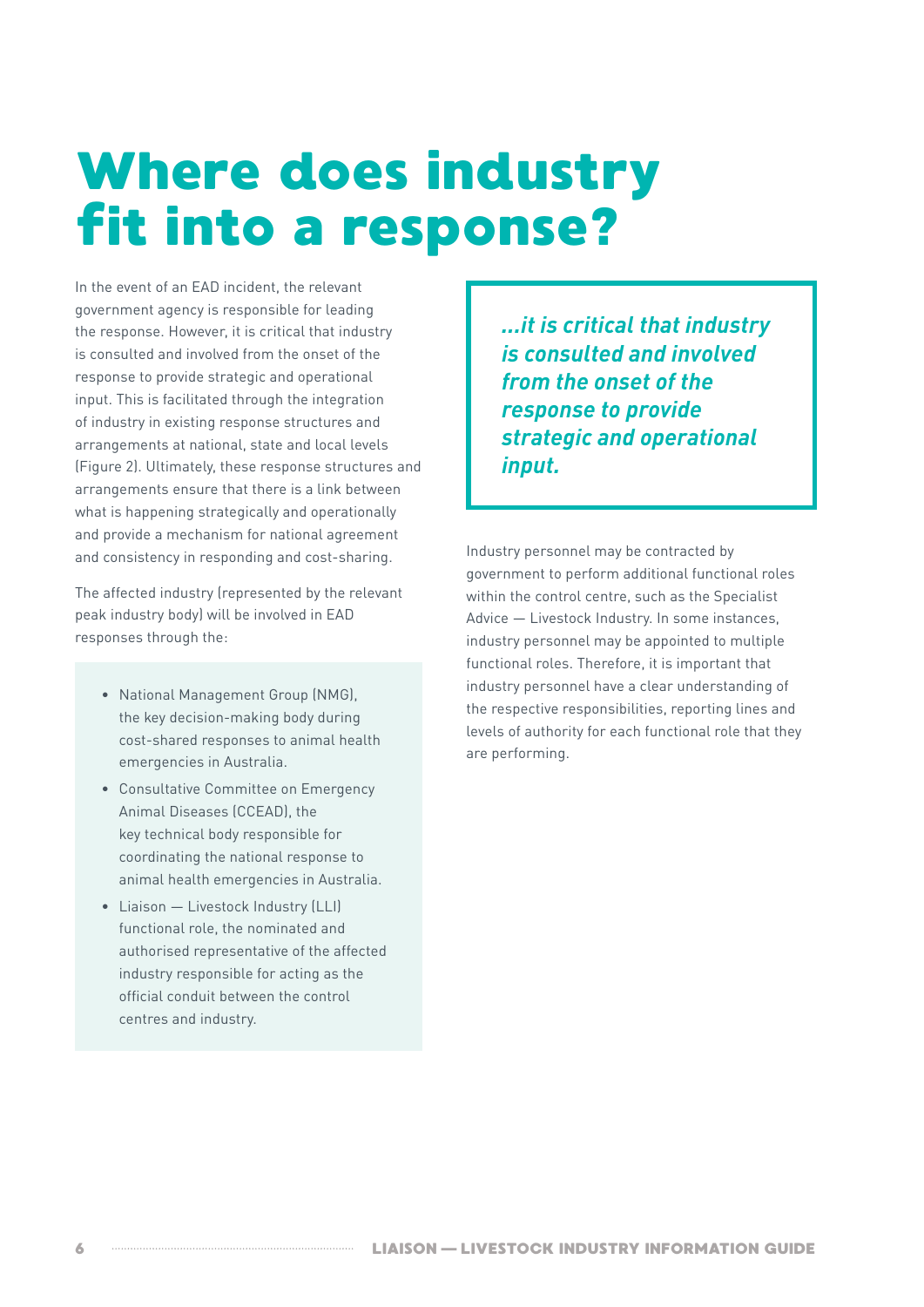#### WHERE DOES INDUSTRY FIT INTO A RESPONSE?



\*Contracted response personnel from industry (e.g. may be from the Peak Industry Body or state farming organisations) who is engaged by and reports to the Lead Agency (i.e. government). Specialist Advice – Livestock Industry personnel often sit within the Planning or Operations functional area but can be contracted to sit within any of the other functional areas.

Figure 2. Response framework for cost-shared responses to emergency animal disease incidents.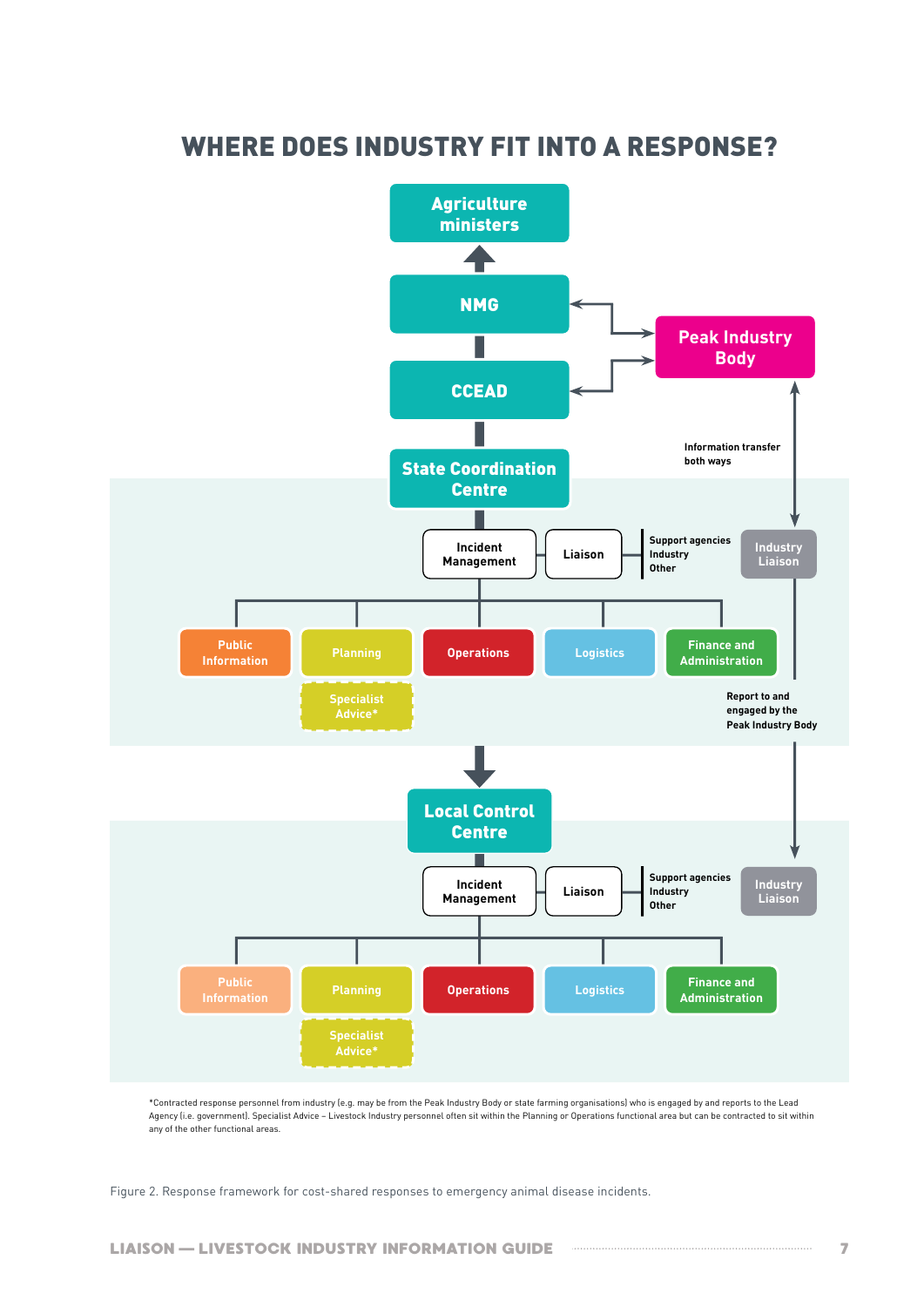## The control centre

During an EAD response, control centres<sup>1</sup> are set up so that response personnel can operate within an organised structure. The LLI representative may be working from the State Coordination Centre (SCC) or Local Control Centre (LCC). General activities undertaken in control centres include:

- developing daily plans and forecasting and allocating resources
- investigating pest or disease spread
- organising field operations (e.g. surveillance and disease eradication on Infected Premises)
- collecting, sharing and reporting information
- logging data in information systems
- liaising with the SCC/LCC, industry and other emergency agencies.

#### STATE COORDINATION **CENTRE**

The SCC is responsible for coordinating activities across the affected jurisdiction in accordance with the strategic direction provided by the relevant Chief Veterinary Officer (CVO), the CCEAD and the NMG. The SCC maintains overall control of the incident and gives specific directions to LCCs to ensure that the intentions of the CVO are met.

#### LOCAL CONTROL **CENTRE**

The LCC is responsible for managing operational activities within a specific area, as assigned by the relevant CVO. Operational activities include planning, conducting and supporting all operational activities within its area of responsibility, consistent *The LLI representative may be working from the State Coordination Centre (SCC) or Local Control Centre (LCC).*

with the strategic direction provided by the SCC.

#### STRUCTURE OF THE CONTROL CENTRE

The structure of the SCC and LCC can be found in Figure 3 and 4, respectively.

#### Incident Coordinator and Controller

The SCC Incident Coordinator and LCC Incident Controller (IC)<sup>2</sup> have overall responsibility for the activities of the control centre. The IC is supported by managers from each functional area which together form the SCC Coordination Management Team (CMT) or LCC Incident Management Team (IMT).

#### Coordination and Incident Management Team (CMT/IMT)

The SCC CMT and LCC IMT manage the response and provide the command and control infrastructure that is required to carry out the response. It is made up of the IC and the manager of each functional area.

<sup>1</sup> Unless specified, 'control centres' encompasses both the State Coordination Centre and Local Control Centre. Refer to the *[AUSVETPLAN Control Centres Management Manual](https://www.animalhealthaustralia.com.au/our-publications/ausvetplan-manuals-and-documents/) Part 1* and *Part 2* [\(animalhealthaustralia.com.au/ausvetplan](http://animalhealthaustralia.com.au/ausvetplan)) for more information on the incident management structure during an EAD response.

<sup>2</sup> These titles may vary slightly depending on the jurisdiction and/ or agency that is responsible for managing the response. For the purpose of simplicity, these positions have been referred to as the "IC" hereon in.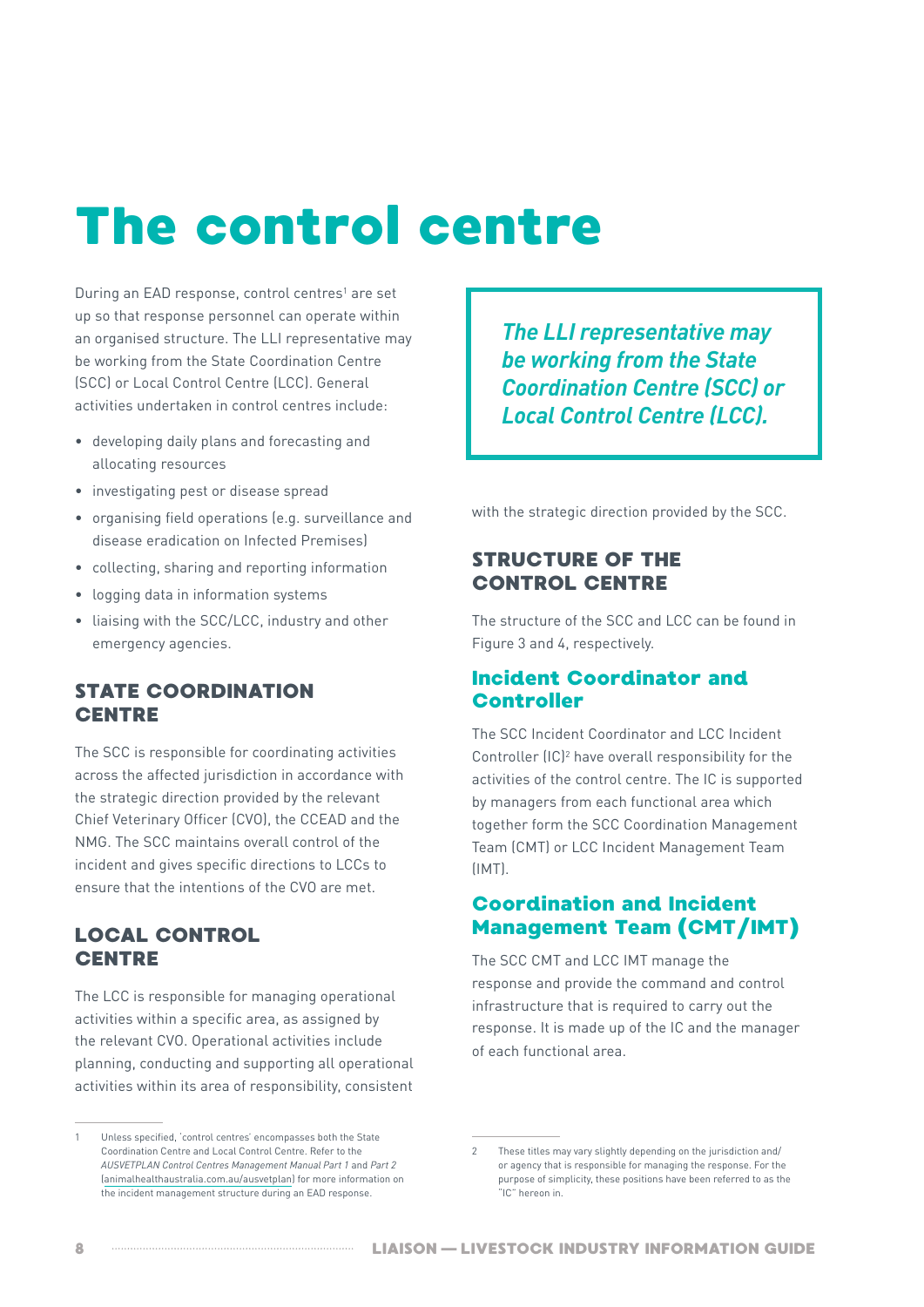#### Functional areas

Under the direction of the functional manager, each functional area comprises of a number of personnel involved in performing functional roles.3



#### **FINANCE AND ADMINISTRATION**

Looks after records management, finance, human and industrial relations and procurement.



#### **LIAISON**

Facilitates two-way communication and information flow on response matters between the control centre and external, affected agencies

and organisations (e.g. provides advice and access to resources; updates on response activities and strategies; contributes to decision-making). The LLI representative sits within this functional area with other Liaison functional roles appointed by other affected or supporting stakeholder organisations (e.g. police; military; jurisdictional departments; veterinary practitioners).

The Liaison functional area (and its functional roles) works closely with the SCC CMT or the LCC IMT.



#### **LOGISTICS**

Provides and maintains resources needed for the response (incl. human and physical resources, facilities and accommodation,

services, systems, supplies and catering).



#### **OPERATIONS**

Implements disease control measures and conducts operational activities (e.g. investigations, surveillance and

tracing; movement controls; Infected Premises operations including destruction, disposal and decontamination; field operations such as vaccination and wild animal/vector control). Industry personnel contracted by government often sit within the Operations or Planning functional areas.



#### **PLANNING**

Collects, collates, analyses and shares information within the control centre and translates strategies and policies into

operational plans. Industry personnel contracted by government often sit within the Planning (as Specialist Advice — Livestock Industry) or Operations functional areas.



#### **PUBLIC INFORMATION**

Prepares and communicates information to, and manages information requests from, the media, response personnel and the public.

<sup>3</sup> The number of response personnel involved varies depending on the size and nature of the response.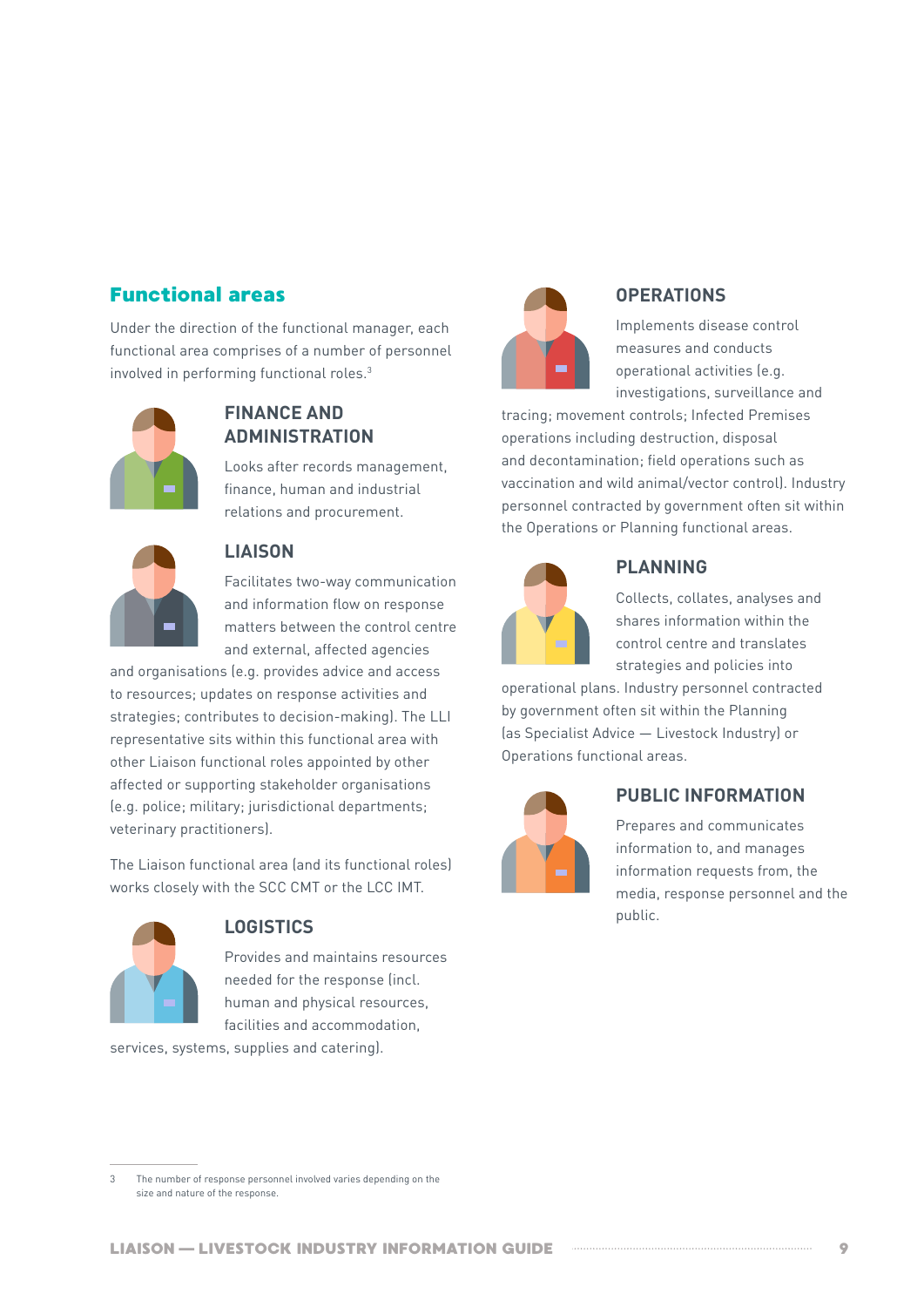

Figure 3. Functional structure of State Coordination Centres.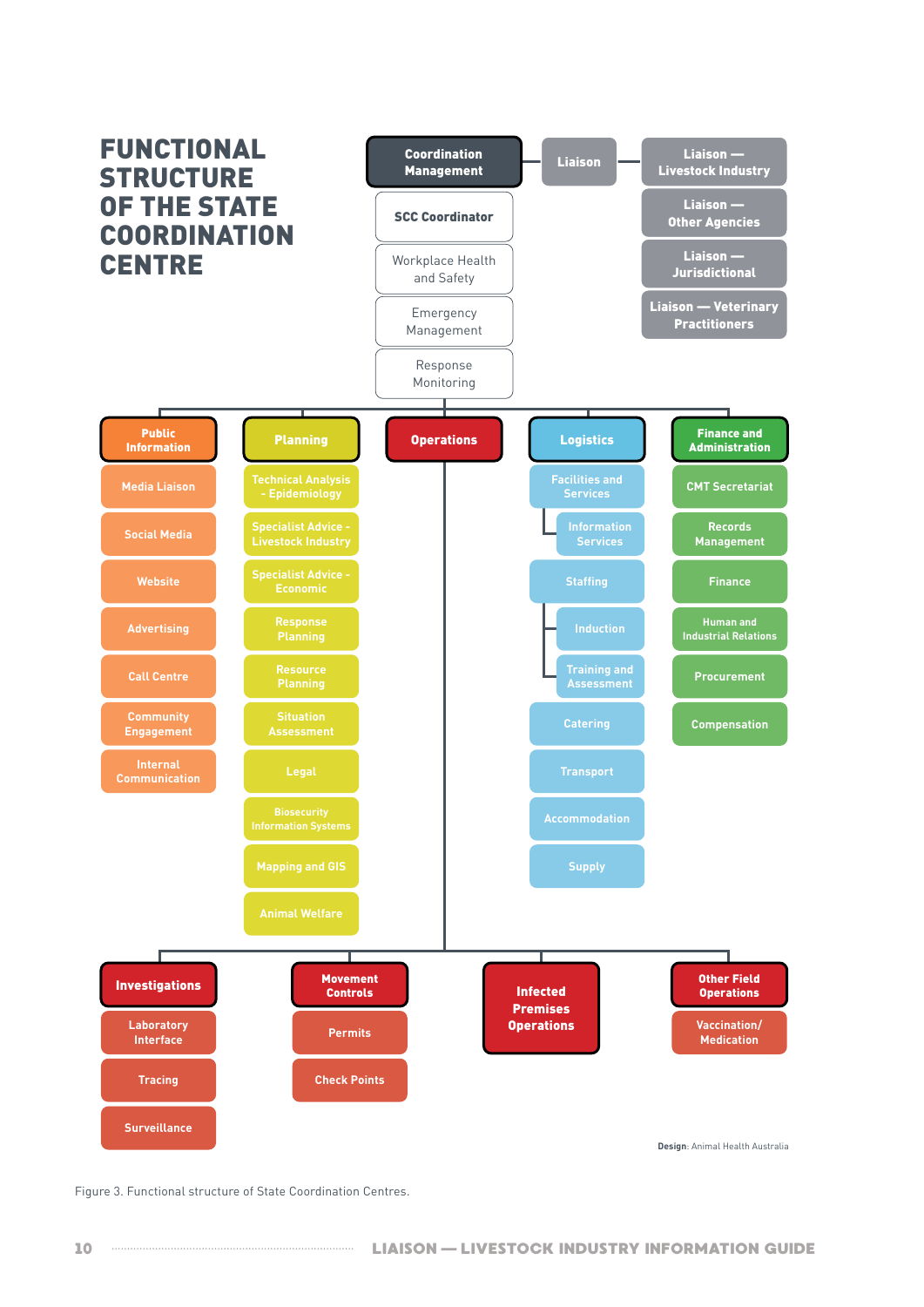

Figure 4. Functional structure of Local Control Centres.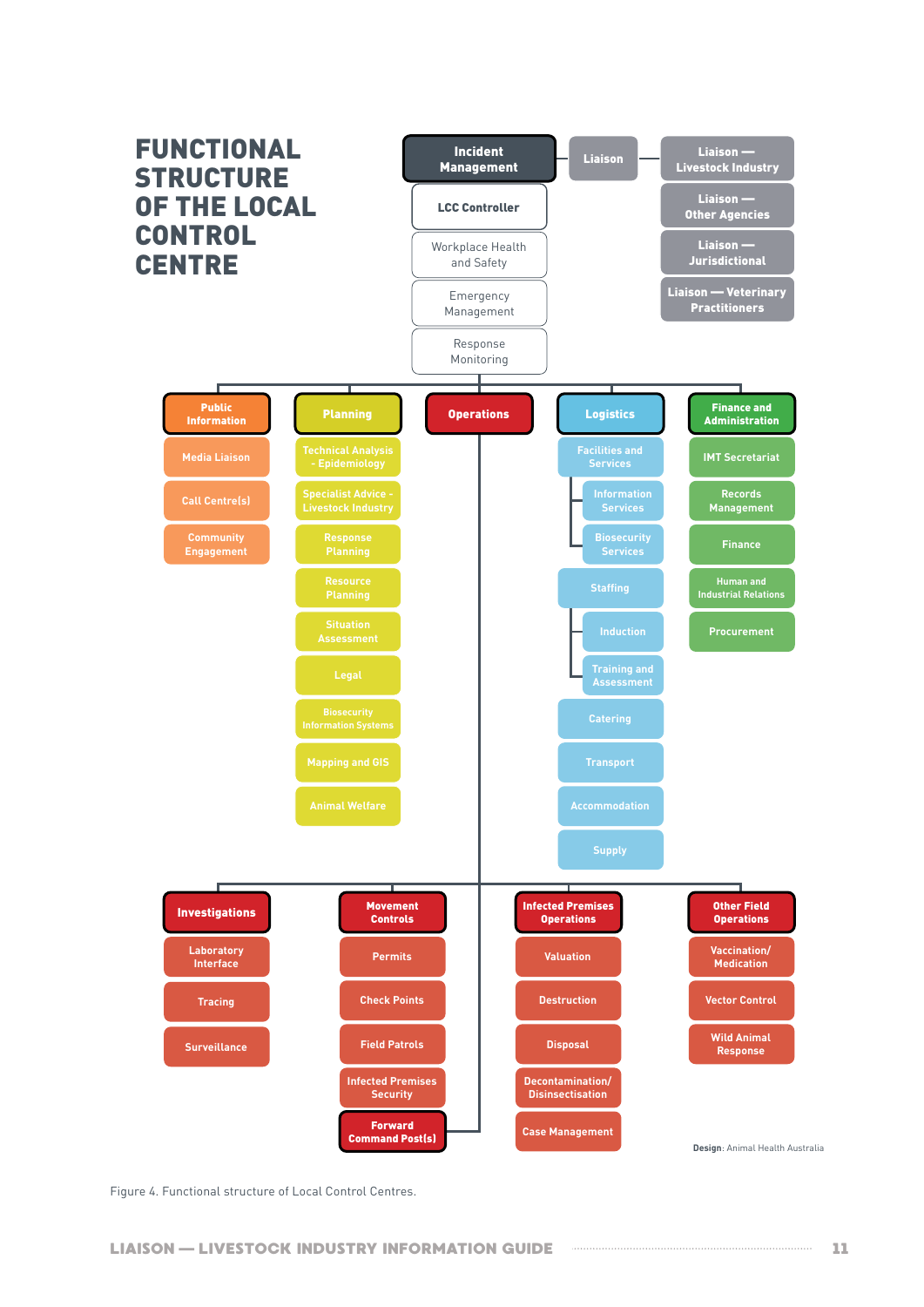## Inductions

Response personnel, such as the LLI representative, are inducted into the response; first at a general induction, followed by a function-specific induction (these may be combined if appropriate). These inductions are a good opportunity for the LLI representative to introduce themselves and explain what skills they bring to the Liaison functional area and control centre.

#### GENERAL INDUCTION

All response personnel receive a general induction before starting work in the control centre, covering:

- general overview of the response
- administration (contact details, work hours, rosters, meals and accommodation)
- layout of the facilities (SCC/LCC)
- amenities, biosecurity procedures, entry/exit and parking
- workplace health and safety, emergency procedures and first aid
- confidentiality and media policies
- legislation and state arrangements.

#### FUNCTION-SPECIFIC INDUCTION

Response personnel are also inducted into their function, covering:

- introduction to the functional role and relevant response personnel (incl. managers, supervisors and key staff)
- responsibilities of the functional role
- current situation of the response
- layout of the workspace that the functional role and area will be located
- communication and data systems
- daily schedule for meetings and briefings
- training and workplace health and safety specific to the functional role
- reporting, recording and sharing information.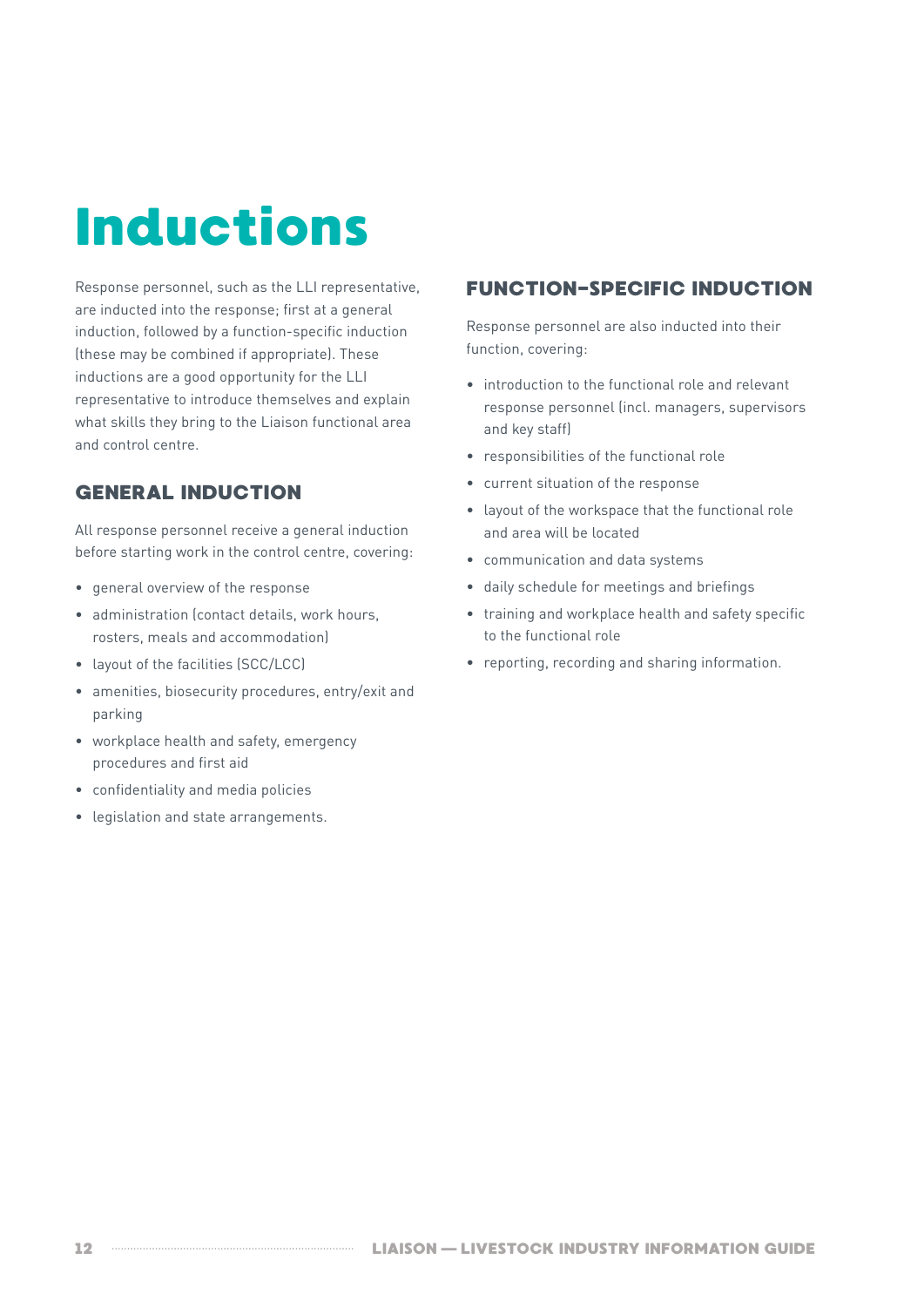## Liaison — Livestock Industry\*

#### APPOINTMENT OF THE LIAISON — LIVESTOCK INDUSTRY REPRESENTATIVE

In a cost-shared EAD response, the affected industry (represented by the relevant peak industry body) will be invited by the Lead Agency (government) to nominate representatives to carry out the LLI functional role. In turn, the affected industry is obligated to provide industry personnel capable of performing the LLI functional role. Before entering the response, the nominated industry personnel must have:

- been appropriately trained
- been appropriately authorised
- submitted a signed Confidentiality Deed Poll.

To be considered 'appropriately trained', industry personnel must have been nominated by the relevant peak industry body to participate and have attended an LLI workshop delivered by Animal Health Australia (AHA) within the preceding 5 years.

The LLI representative is responsible for acting on behalf of the affected industry during an EAD response. As such, it is critical that the relevant peak industry body has granted the nominated industry personnel with the authority to make decisions and share the perspective of the affected industry.

As a representative of the affected industry, the LLI representative will be treated as an employee of the peak industry body. This being the case, the LLI representative is responsible for reporting to the relevant peak industry body, and the peak industry body is responsible for covering costs related to salary and wage, insurance and incidentals of the LLI representative.

Response personnel employed by government are bound by the relevant Privacy Act; however, the LLI representative is not as they are employed by the peak industry body. In order to participate in activities related to the response (incl. those involving decisionmaking), the LLI representative is required to have submitted a signed Confidentiality Deed Poll to AHA before entering the response.

#### RESPONSIBILITIES AND TASKS OF THE LIAISON — LIVESTOCK INDUSTRY REPRESENTATIVE

Once in the control centre as a response personnel, the LLI representative must:

- comply with workplace health and safety requirements
- manage and record information correctly
- maintain an appropriate level of information security and confidentiality
- provide input into control centre documentation such as the emergency animal disease response plan (EADRP), Situation Reports (SitReps) and Incident Action Plans (IAPs)4
- conduct and record briefings/debriefings and handovers as required.

More specifically, the LLI representative is responsible for being the official conduit between the response and the affected industry. This is facilitated by its positioning within the control centre structure (Figures 3 and 4) which enables the LLI representative to feed directly into the SCC CMT or LCC IMT.

<sup>\*</sup>Refer to the *[AUSVETPLAN Control Centres Management Manuals](https://www.animalhealthaustralia.com.au/our-publications/ausvetplan-manuals-and-documents/)  Part 2* [\(animalhealthaustralia.com.au/ausvetplan](http://animalhealthaustralia.com.au/ausvetplan)) and the [Emergency Animal](https://www.animalhealthaustralia.com.au/what-we-do/emergency-animal-disease/ead-response-agreement/)  [Disease Response Agreement](https://www.animalhealthaustralia.com.au/what-we-do/emergency-animal-disease/ead-response-agreement/) [\(animalhealthaustralia.com.au/eadra](http://animalhealthaustralia.com.au/eadra)) for more information on the roles and responsibilities of the LLI functional role and peak industry body, respectively.

<sup>4</sup> For more information on the process of developing an EADRP and affected industry's involvement in its preparation, refer to the *Guide to Developing an Emergency Animal Disease Response Plan* and *EADRA Guidance Document – Appointment of industry personnel in an EAD response,* respectively [\(animalhealthaustralia.com.au/eadra](http://animalhealthaustralia.com.au/eadra)).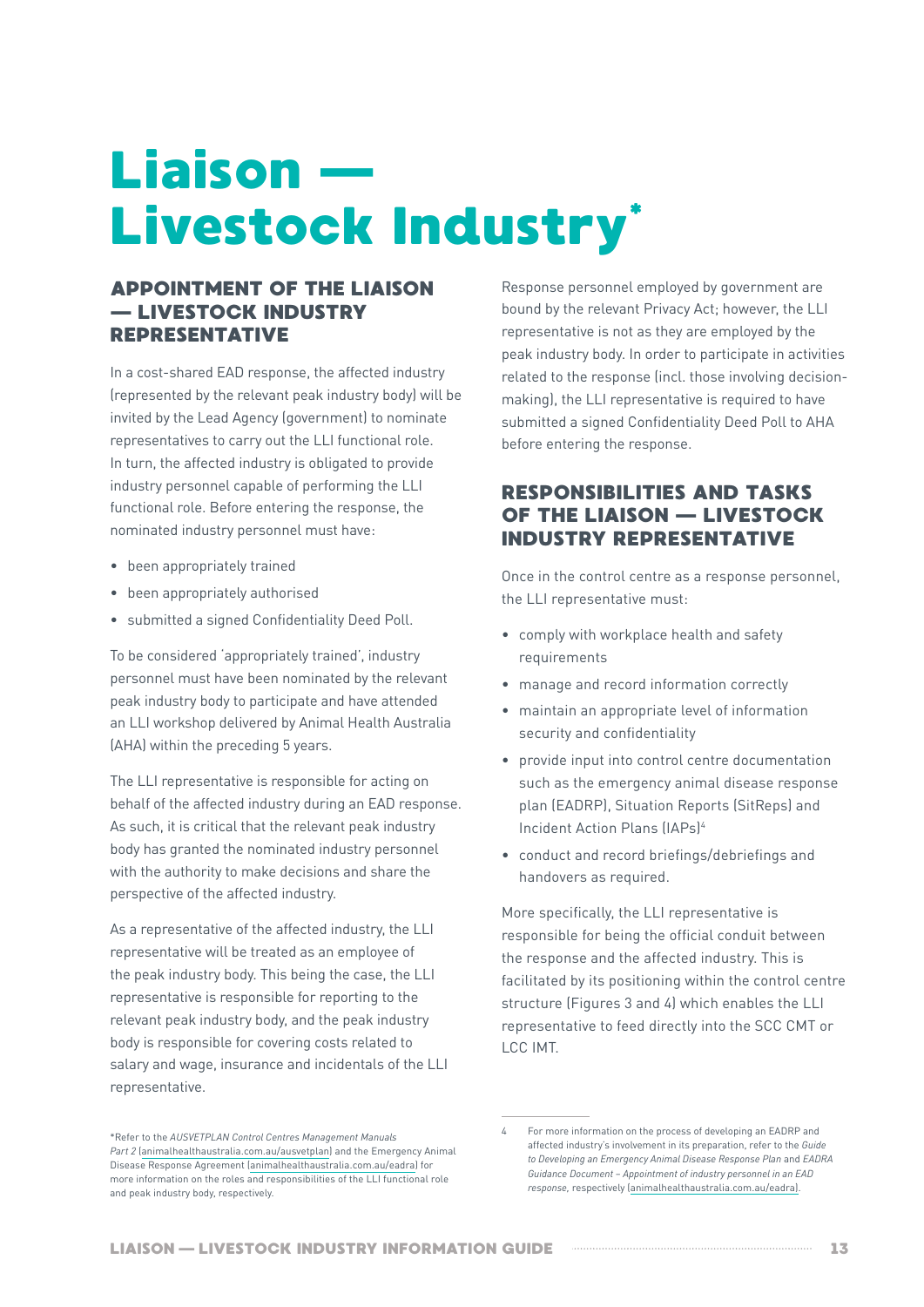The responsibilities<sup>5</sup> of the LLI representative also include (but are not limited to):

- Providing regular and timely updates about the current response situation and control measures (actual and planned) to the peak industry body.
- Providing information and advice on industryspecific policies, resources and factors to the SCC CMT/LCC IMT (e.g. industry practices; practicality and consequences of control measures).
- Consulting industry contacts about policies, strategies and progress of the response.
- Commenting on and contributing to decisionmaking where matters affect industry.
- Submitting a signed Confidentiality Deed Poll prior to entering a response and adhering to information security and confidentiality policies.
- Having a broad understanding of the Emergency Animal Disease Response Agreement (EADRA); in particular, sections related to cost-sharing and compensation.<sup>6</sup>
- Working effectively with other control centre personnel (incl. Liaison Management and other Liaison personnel representatives).
- Maintaining an events log and capturing any briefings, handovers, and debriefs conducted and attended.
- Using response documents, templates and information only for their intended purpose.

The affected industry also shares in the high-level decision-making by having representatives on the NMG and CCEAD, as nominated by the relevant peak industry body and trained by AHA (see Figure 2). The LLI representative is responsible for liaising with the affected industry's NMG and CCEAD representatives

*The LLI representative is responsible for being the*  **official conduit between**  *the response and the affected industry. This is facilitated by its positioning within the control centre structure which enables the LLI representative to feed directly into the SCC CMT or LCC IMT.*

as part of providing the peak industry body with updates on the response.

#### DIFFERENCES BETWEEN THE STATE COORDINATION CENTRE AND THE LOCAL CONTROL **CENTRE**

Although the LLI representative is broadly responsible for the above, specific tasks and responsibilities may vary depending on whether they are based in the SCC or LCC, the scale of the response, the disease being responded to and the industry they represent. Key differences between the remits of LLI representative in the SCC and LCC are listed in Table 1.5

<sup>5</sup> For more information, refer to the SCC and LCC function descriptions located in the *AUSVETPLAN Control Centres Management Manual Part 2* [\(animalhealthaustralia.com.au/ausvetplan](http://animalhealthaustralia.com.au/ausvetplan)).

Including, but not limited to, Schedule 3 - EAD categories and Schedule 6, Section 3 - Eligible costs.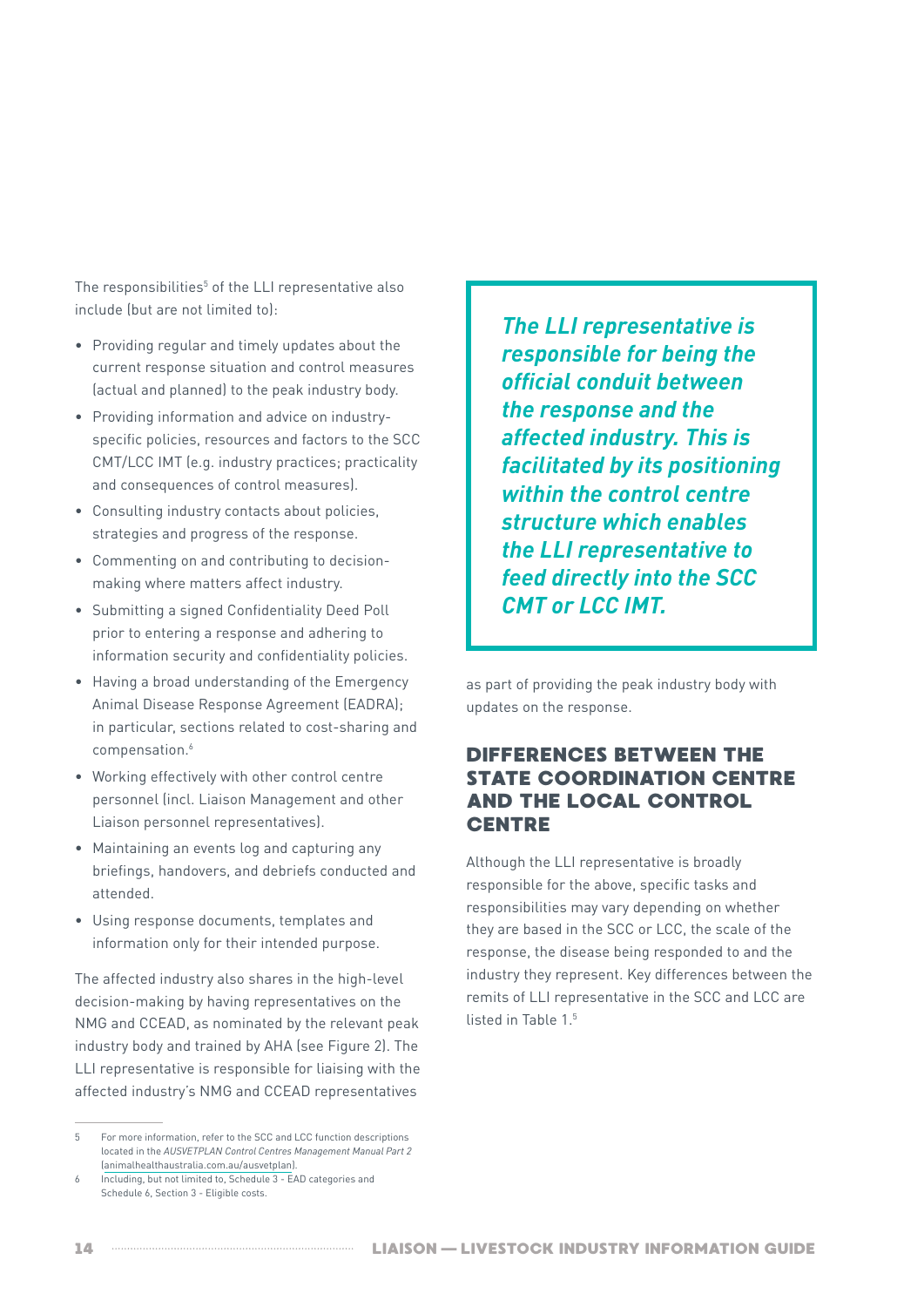**Table 1. Comparison of the roles and responsibilities between the Liaison — Livestock Industry representative in the State Coordination Centre and Local Control Centre.**

| <b>LLI in the SCC</b>                        | <b>LLI in the LCC</b>                        |
|----------------------------------------------|----------------------------------------------|
| • Operates at the state level.               | • Operates at the local level.               |
| Facilitates information flow between         | • Facilitates information flow between       |
| industry and SCC activities.                 | industry and LCC activities.                 |
| • Provides industry's perspective on the     | • Provides industry's perspective on the     |
| strategic direction of the response to the   | operational activities of the response to    |
| <b>SCC CMT.</b>                              | the LCC IMT.                                 |
| • Contributes to the maintenance and         | • Contributes to the maintenance and         |
| development of EADRPs.                       | development of SitReps and IAPs.             |
| · Identifies, addresses and resolves urgent  | · Identifies and raises policy issues to the |
| policy and strategic issues.                 | SCC I I I to be addressed and resolved.      |
| Monitors the implementation of assistance    | Monitors requests for assistance and         |
| policies.                                    | $\bullet$                                    |
| • Works with industry representatives who    | compensation in a way that supports          |
| sit on the CCFAD and NMG.                    | individual and local industry recovery.      |
| · Holds balanced, state-wide knowledge       | • Liaises with local industry and provides   |
| of industry-specific policies and factors    | feedback to assist the LCC IMT with local    |
| (scientific, political, legal and economic). | decisions.                                   |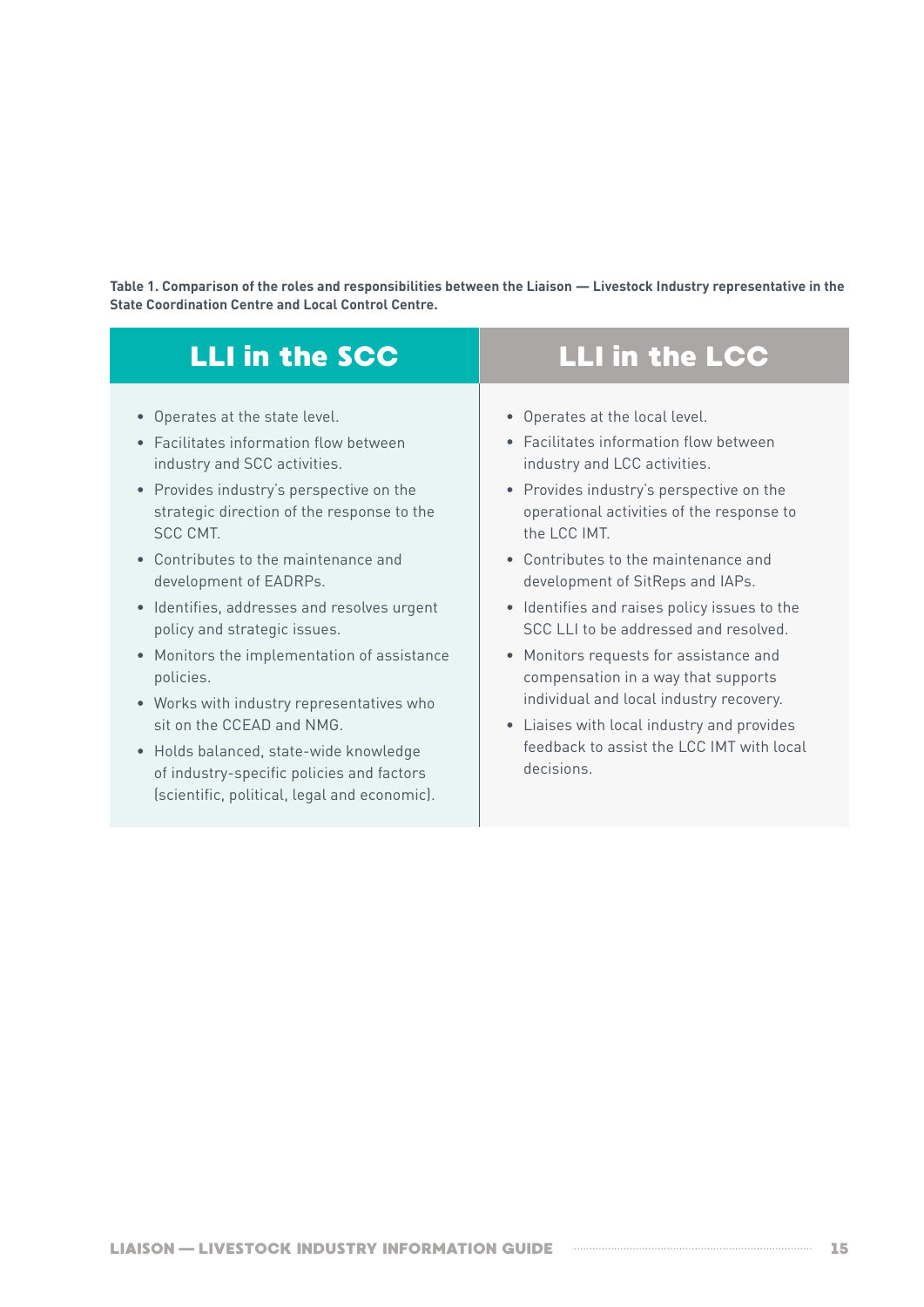### Specialist Advice — Livestock Industry\*\*

Industry representatives may also be asked to fill other functional roles within the control centre, such as the Specialist Advice — Livestock Industry (SA–LI) functional role. While both LLI and SA– LI functional roles are performed by industry personnel, they are distinct from one another with some key differences.

#### SPECIALIST ADVICE — LIVESTOCK INDUSTRY IN THE CONTROL CENTRE

While the LLI functional role is positioned within the Liaison functional area (Figures 3 and 4), the SA–LI personnel often works under the Planning or Operations functional area where they are able to apply their industry-specific knowledge (e.g. technical, political, geographical) which complement the activities of that functional area (e.g. data collection, collation, analyses and sharing, translation of strategies and policies into operational plans in Planning).

Unlike the LLI representative who is employed by and reports to the relevant peak industry body, the SA–LI personnel is contracted by the Lead Agency (i.e. government). As such, the relevant Lead Agency is responsible for covering costs related to salary, wage and insurance of the SA–LI personnel and the SA–LI personnel is responsible for reporting to their functional manager. Furthermore, SA–LI personnel are not required to submit a signed Confidentiality Deed Poll prior to entering a response as they are bound to the confidentiality clauses under the relevant Privacy Act as per their contractual agreement.

*...the SA–LI personnel is contracted by the Lead Agency... [and] is responsible for providing advice and guidance based*  **on their industry-specific**  *knowledge.*

#### RESPONSIBILITIES AND TASKS OF THE SPECIALIST ADVICE — LIVESTOCK INDUSTRY **PERSONNEL**

The SA–LI is responsible for providing advice and guidance based on their industry-specific knowledge. Generally speaking, the SA–LI personnel is responsible for:

- providing technical advice from the perspective of industry on the disease response to inform policy and appropriate control measures
- working effectively with primary stakeholders (e.g. Technical Analysis, LLI and any other functional roles)
- contributing to the development of disease response plans, reports and strategies
- maintaining 100% confidentiality.

Aforementioned technical advice that the SA–LI personnel provide may include:

- strategies and options for disease control that will minimise the impact on industry
- boundaries of Declared Areas and changes that should be made in the light of new developments and information

<sup>\*\*</sup>Refer to the *AUSVETPLAN Control Centres Management Manuals Part 2* [\(animalhealthaustralia.com.au/ausvetplan](http://animalhealthaustralia.com.au/ausvetplan)) for more information on the roles and responsibilities of the Specialist Advice – Livestock Industry functional role.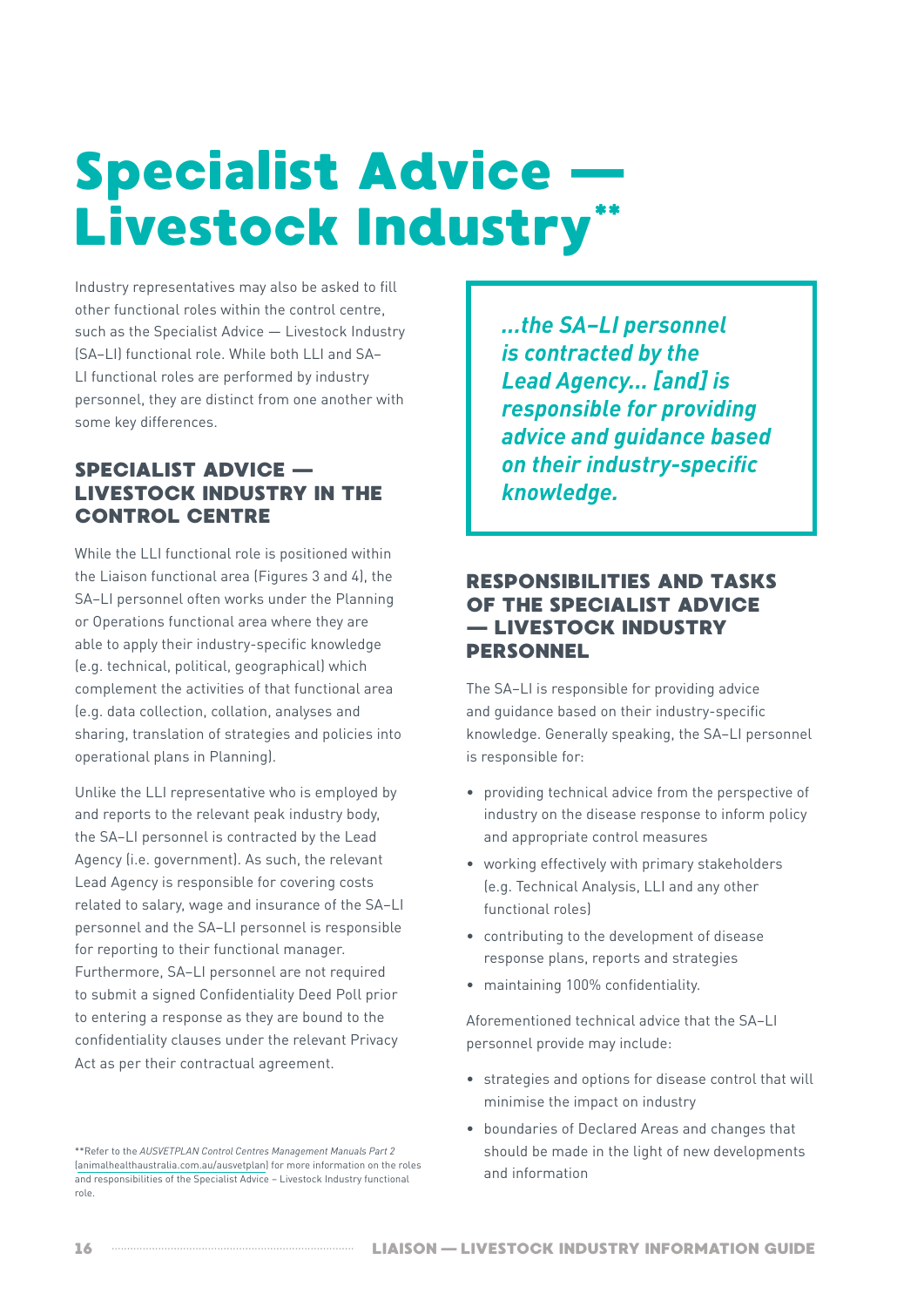- priorities for tracing and surveillance and appropriate surveillance methods
- destruction, disposal and decontamination techniques
- movement controls and changes that should be made in light of new developments and information
- the need for, and nature of, additional operational activities (e.g. wild animal/vector operations).

Specific tasks and responsibilities vary depending on whether the SA–LI personnel is based in the SCC or LCC, the scale of the response and the industry they represent. Key differences between the remits of SA– LI personnel in the SCC and LCC are listed in Table 2.

#### INDUSTRY LIAISON OFFICER

An Industry Liaison Officer (ILO) is an outdated role which historically facilitated the involvement of industry personnel during a response to an EAD incident. The terminology and role of an ILO was removed during the revision of the Australasian Interagency Incident Management System (AIIMS) in 2017, but it does overlap with the current SA–LI function.

Th role description of an ILO should not be used in EAD responses to avoid confusion with the SA–LI and LLI functions.7

**Table 2 . Comparison of the roles and responsibilities between the Specialist Advice – Livestock Industry personnel in the State Coordination Centre and Local Control Centre.**

| <b>SA-LI in the SCC</b>                      | <b>SA-LI in the LCC</b>                    |
|----------------------------------------------|--------------------------------------------|
| • Operates at the state level.               | • Operates at the local level.             |
| • Has state-wide knowledge of the industry   | • Has knowledge of local industry (e.g.    |
| (e.g. its makeup, practices, leaders and key | its makeup, practices, leaders and key     |
| stakeholders).                               | stakeholders).                             |
| • Contributes to response policies and plans | • Provides input on local resource         |
| at a state-wide level.                       | availability, boundaries, movement control |
| • Assists in developing overall priorities   | and strategies to minimise the impact on   |
| for tracing and surveillance, movement       | local industry.                            |
| controls etc.                                | • Provides advice and guidance regarding   |
| • Addresses matters raised by LCC SA-LI.     | their industry within the Restricted Area. |

<sup>7</sup> However, the Industry Liaison Officer continues to be used during emergency plant pest responses.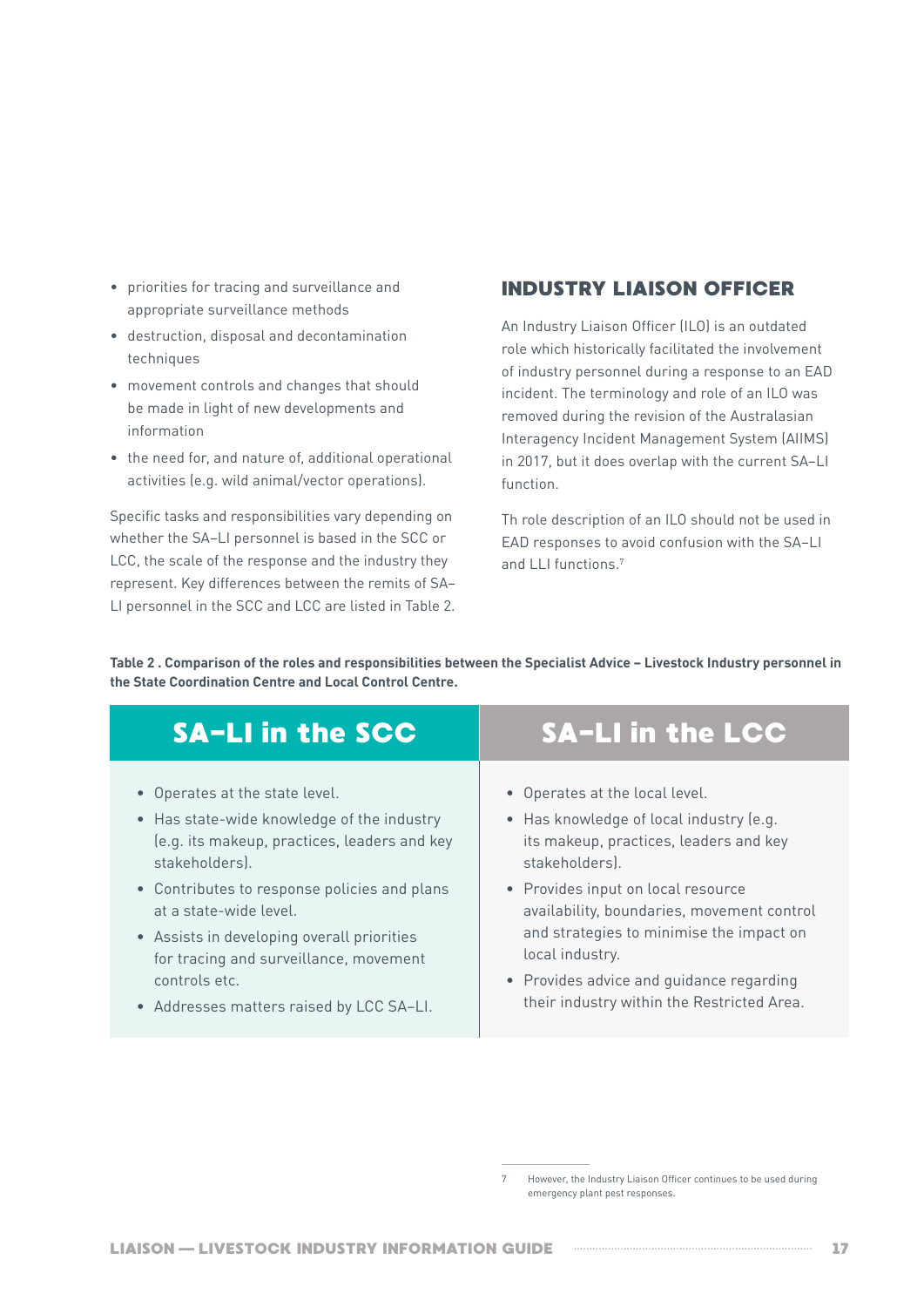## Communication and documentation

#### BRIEFINGS AND DEBRIEFINGS

Briefings and debriefings are conducted to facilitate information-sharing and provide opportunities for response personnel to ask questions and share feedback. In the control centre, briefings and debriefings may be conducted with all response personnel present (e.g. by the SCC or LCC IC), just functional areas (e.g. by the functional manager) or even functional sections (e.g. by the section lead), depending on the scale of the response and briefing and debriefing required. As such, response personnel including the LLI may participate in multiple briefings and debriefings in their day.

Briefings are typically conducted at the start of the day and follow what is known as the 'SMEACS' format (see Figure 5). This format ensures that all relevant and important information is covered.

Meanwhile, debriefings are usually scheduled at the end of each day and are held to analyse the activities that have occurred in the past operational period or at the end of a response operation. Debriefings can be formal or informal; regardless, written records of the discussion and outcomes of any debriefings should be maintained.

Debriefings may not follow the SMEACS format of briefings but instead cover off on what the control centre had planned to do and what had been actually done or achieved. As such, debriefings tend to focus more on:

- differences between planned and achieved
- strengths (i.e. what was done well)
- weaknesses (i.e. what had not worked well)
- opportunities (i.e. what are some ways to improve what was done or has happened).



Figure 5 SMEACS format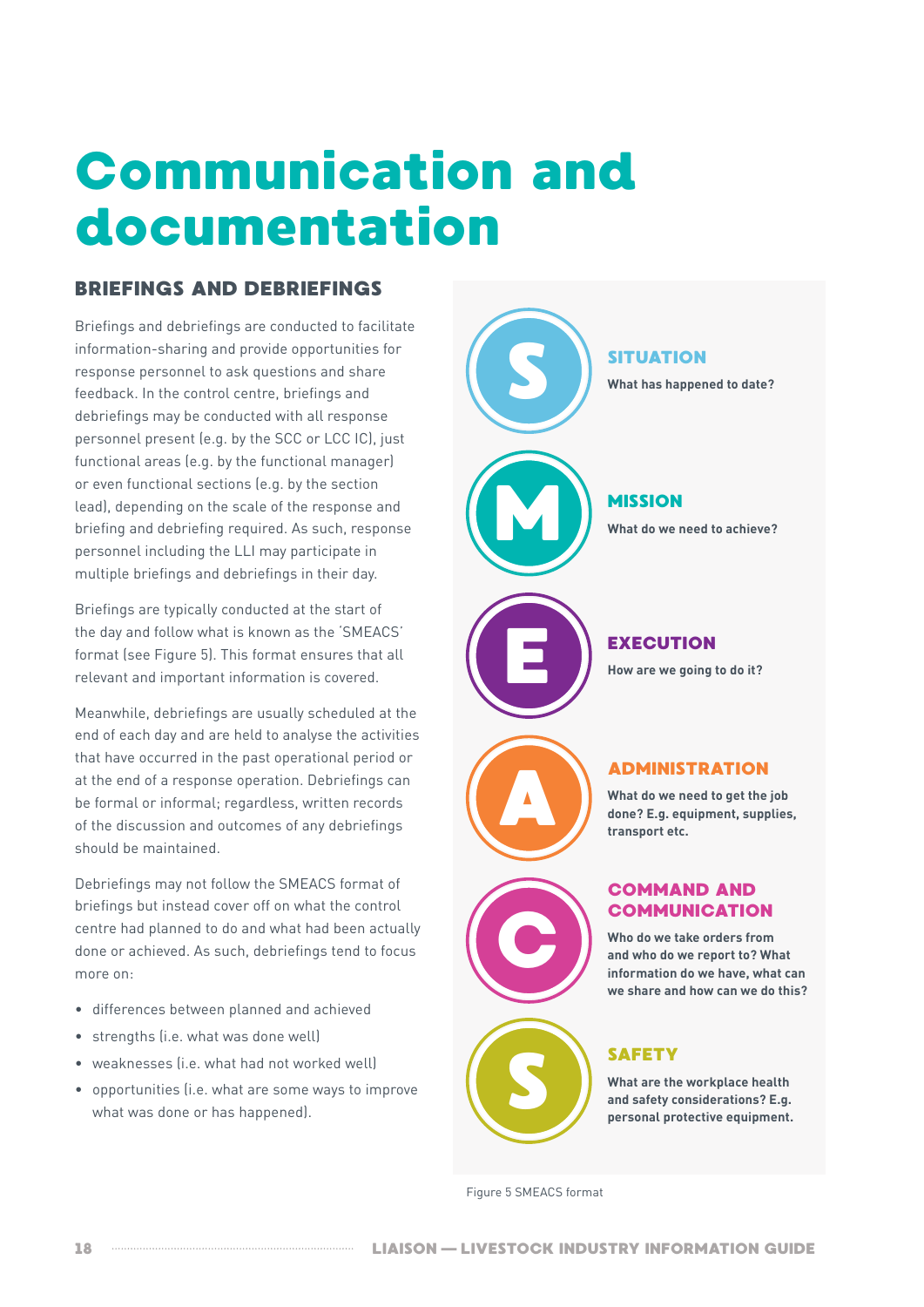In doing so, the control centre can identify what approaches, methodologies and resources (e.g. templates) should be used, amended or discarded to optimise systems and operations.

#### HANDOVERS

If the LLI representative is stepping into a response to take over the functional role from a predecessor, it is critical that a handover be conducted.

Handovers describe the processes and resources in place for relaying sufficient information from the preceding to succeeding response personnel. They aim to enable the succeeding response personnel to continue carrying out the tasks required with minimal interruption and are often in the combined form of an events and conversation log and a verbal briefing in the SMEACS format.

Both parties are equally responsible for the information provided and received. Therefore, it is important to ask questions and clarify what is required during the handover.

#### INCIDENT ACTION PLANS

IAPs are plans written for actions to be conducted within a particular timeframe. IAP templates should be available within the control centre and will usually follow the SMEACS format to ensure that all aspects needed to complete an action is captured (e.g. tasks and how they will be executed; resources required; how and when communications will be delivered; safety measures in place during execution).

*It is valuable for personnel entering the response to access the current SitRep on arrival into the control centre to gain a shared situational awareness of how the incident is progressing.*

#### SITUATION REPORTS

SitReps are structured reports used to keep staff and relevant stakeholders involved informed of the current situation of an incident. It is valuable for personnel entering the response to access the current SitRep on arrival into the control centre to gain a shared situational awareness of how the incident is progressing.

In preparing SitReps, staff from each functional area and section are usually asked to report short, highlevel points to their respective reporting lines. These are often requested to be submitted by a certain time each day (e.g. 2:00 pm). The information is then collated into a single SitRep which provides everyone with relevant information on the progress of the incident (i.e. a shared situational awareness and common operating picture).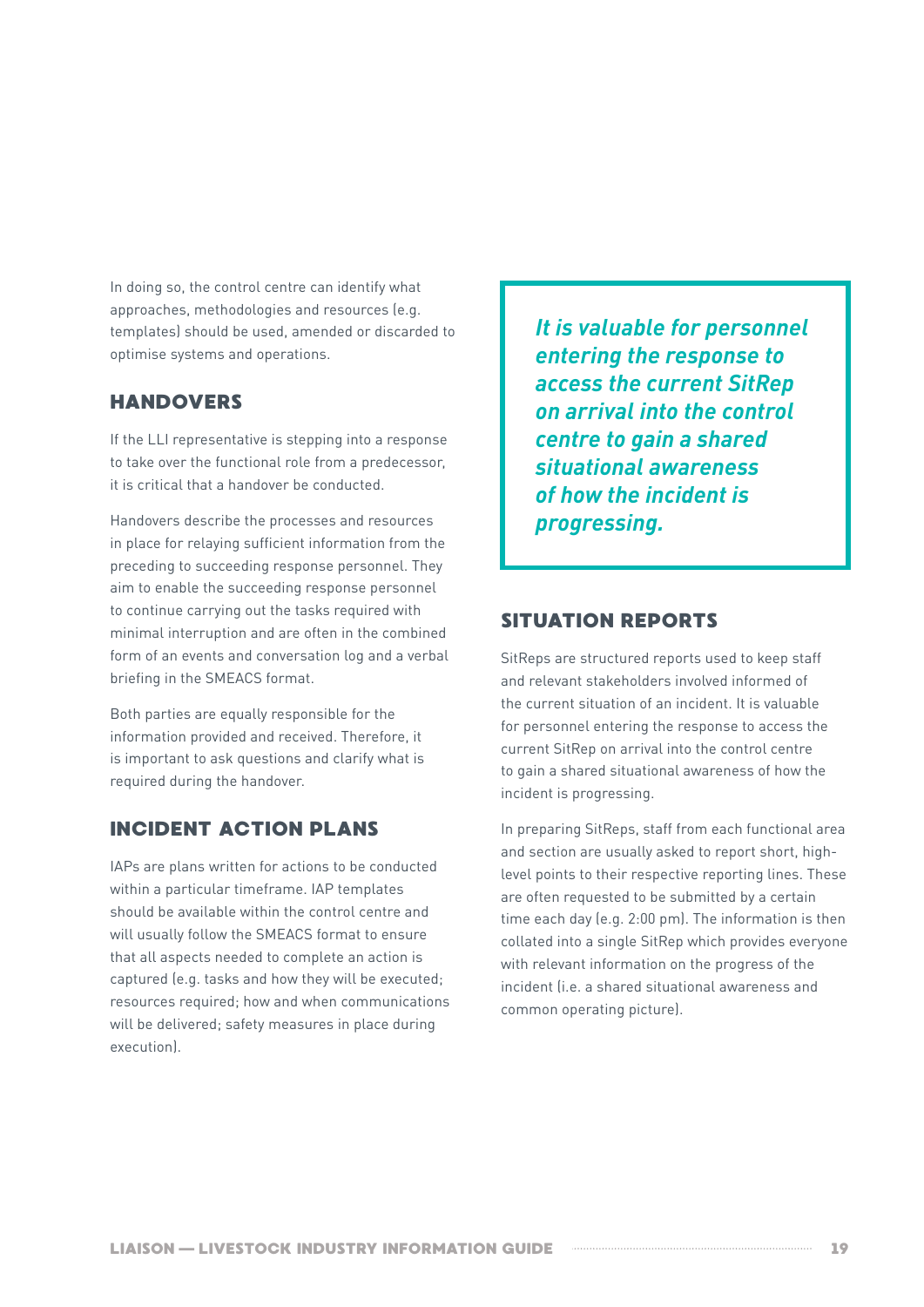#### TASK REQUEST FORMS

Task request forms are used to obtain resources and services or to have a task completed. Requests for resources should be completed on the task request form (either in hardcopy or electronically, depending on the Lead Agency's systems and processes) and forwarded to the Logistics functional area. Requests should be as specific as possible to enable exactly what is required to be sourced or completed.

#### EVENTS AND CONVERSATION LOGS

It is important that you maintain records of your communication and activities during the day while working in a control centre, as a reference point for relevant response personnel and for audit purposes following the response.

In most jurisdictions, all response personnel are required to complete an events log (i.e. a record of events as they happen). Events logs are provided in the control centre, either as a physical or electronic version. Each entry should describe the particular action or event (who, what, why and where), the date and time it occurred and where applicable, any outcome/s. The more detail the better. Events logs are to stay in the control centre and need to be handed to the Finance and Administration functional area for records management and filing at the end of an incident.

*It is important that you maintain records of your communication and activities during the day while working in a control centre, as a reference point for relevant response personnel and for audit purposes following the response.* 

Similarly, any important conversations regarding the incident, whether it be over the phone or face-to-face, needs to be recorded manually or electronically. Most control centres will have a "record of conversation" form available to response personnel. Scribbling on a notepad is not advisable as it may be difficult to retrace information if required. As with the events log, these records are to remain in the control centre and filed by Finance and Administration functional area as part of records management at the conclusion of the incident.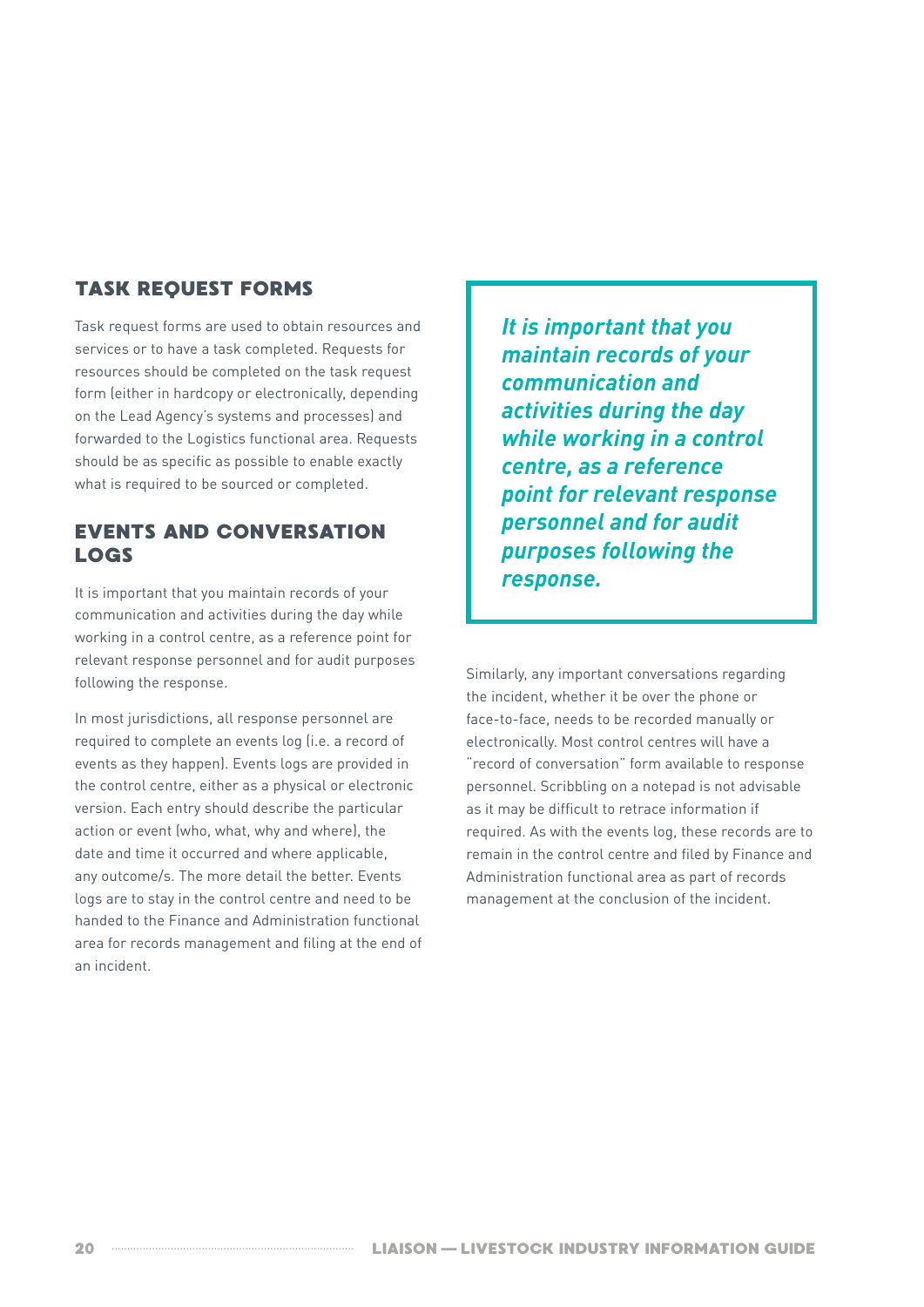## Health and wellbeing

Response personnel are often required to work long hours to meet competing priorities in unfamiliar and confined spaces and with staff they are not acquainted with. This can be physically and mentally demanding, so it is imperative that LLI representatives monitor and prioritise their health and wellbeing.

#### IMPACTS OF STRESS

Stress results when the brain detects an excess in the demands of an environment compared to the available resources to meet them.<sup>8</sup> The body experiences a series of biochemical changes that elicit a fight or flight response. During this response the body reacts too quickly to distinguish the difference between "real" danger and perceived threat, such as managing a functional area in a control centre.

In order to manage stress effectively, it is important that its source and signs can be recognised. Some general signs of stress include:

- increased alertness
- increased heart rate and blood pressure
- increased breathing rate
- sweating and/or hot flushes
- nausea
- trembling
- sense of fear and apprehension
- lack of an appetite
- dry mouth.

Stressed individuals may also be at risk of less apparent impacts such as an increased risk of blood clots, increased glucose being released by the liver and a weakened immune system.

Each individual experiences stress differently and may present different signs to those listed. Similarly, individuals may have alternative approaches to those listed hereon for managing their stress.

#### MANAGING STRESS

Some ways to minimise the risk of stress before entering a response include:

- researching your functional area and role and the incident before you arrive at the control centre, if time permits
- having a clear understanding of what is expected of you during the response
- keeping up-to-date with the business rules used in the control centre
- receiving a sufficient handover (if taking over from another LLI representative)
- familiarising yourself with key contacts and response personnel, the reporting lines and where to access a contact list.

Once in the control centre, some activities that may assist in reducing stress and its impact include:

- being sufficiently inducted into the control centre and functional role
- ensuring access to an adequate workstation and necessary resources (incl. equipment)
- taking regular breaks including lunch breaks away from the workstation
- prioritising tasks and avoiding hindrance by lower priority activities
- asking questions and requesting assistance if required
- talking to colleagues
- not working more than 12 hours in a shift
- doing some physical exercise before or after work
- practicing relaxation, meditation or mindfulness techniques
- getting plenty of sleep 8 hours is ideal
- not drinking excessive amounts of alcohol
- drinking plenty of water
- seeking counselling if required.

<sup>8</sup> Demands of the environment include when the body detects a threat or danger and may be actual or imagined - it is dependent on how they are perceived by the individual.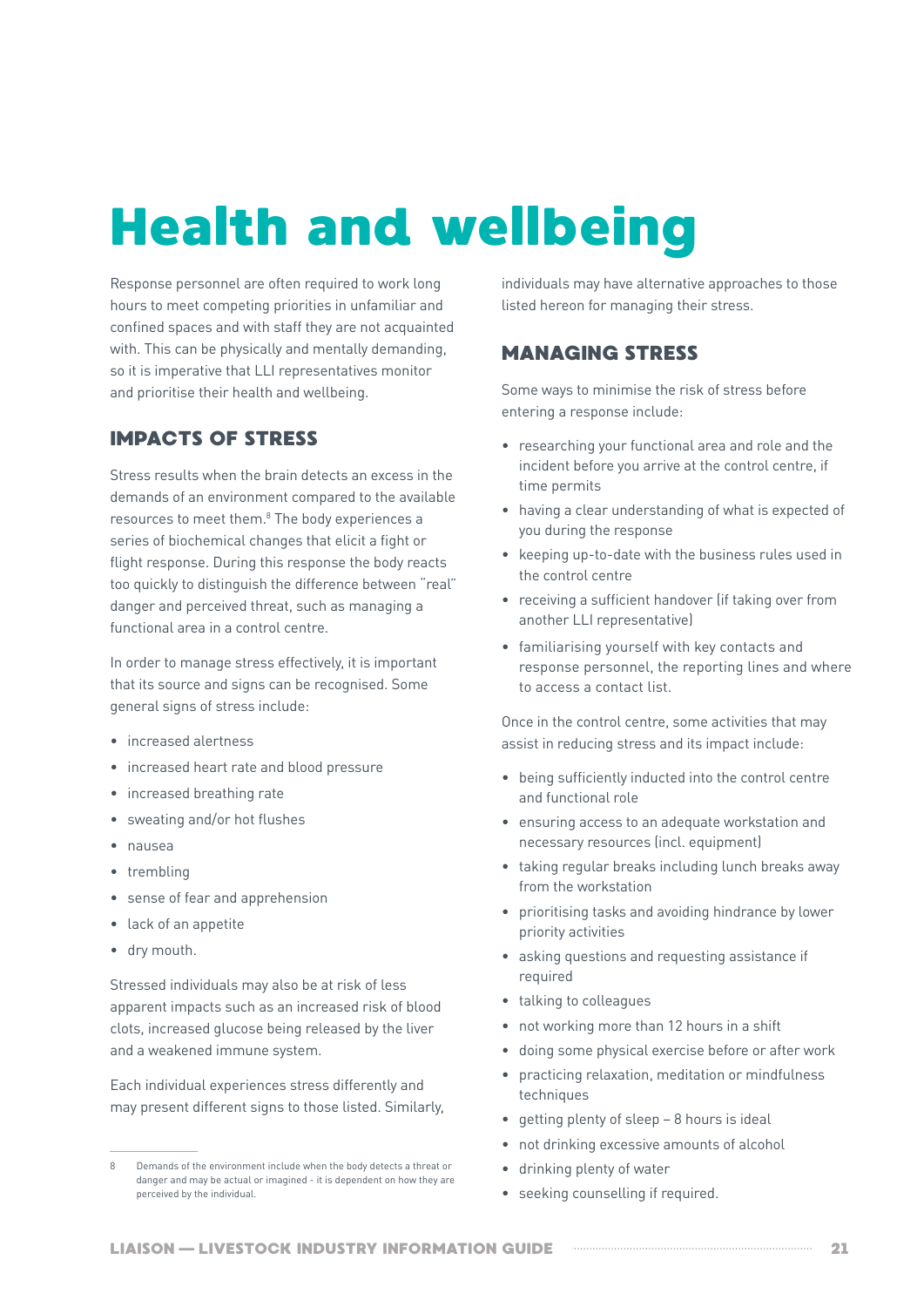### Resources

#### CHECKLIST FOR THE LIAISON — LIVESTOCK INDUSTRY REPRESENTATIVE

The checklist below has been developed to assist industry personnel performing the LLI functional role during an EAD response. Please be mindful that there may be additional considerations and activities unique to the response.

| <b>Before entering the response:</b>                                                                                                                                                                      |
|-----------------------------------------------------------------------------------------------------------------------------------------------------------------------------------------------------------|
| Submit a completed Confidentiality Deed Poll to AHA (trainingsupport@animalhealthaustralia.com.au)<br>and bring a copy to your control centre induction.                                                  |
| Confirm the length of your involvement and employment, insurance and indemnity arrangements.                                                                                                              |
| Confirm your authority, delegations and reporting arrangements with your peak industry body.                                                                                                              |
| Confirm your peak industry body's EAD response policies and access and familiarise yourself with<br>relevant industry plan/s and resources where available.                                               |
| Familiarise yourself with the LLI functional role, as described in the AUSVETPLAN Control Centre<br>Management Manual (Part 2).9                                                                          |
| Familiarise yourself with the most up-to-date version and relevant sections of the EADRA and its<br>quidance documents. <sup>10</sup>                                                                     |
| Familiarise yourself with the most up to date version of the relevant AUSVETPLAN disease strategy.9                                                                                                       |
| Access the LLI Information Guide for reference. <sup>11</sup>                                                                                                                                             |
| Familiarise yourself with the most recent SitReps from the SCC/LCC.                                                                                                                                       |
| Arrange a handover (if you are replacing another LLI representative).                                                                                                                                     |
| Confirm and familiarise yourself with key industry and control centre contacts, noting who is cleared to<br>receive confidential information.                                                             |
| Confirm your industry spokesperson for media enquiries and familiarise yourself with any previous<br>correspondence, media releases and public resources issued by your peak industry body.               |
| <b>During the response:</b>                                                                                                                                                                               |
| Participate in control centre and functional inductions (incl. completing any necessary documents) and<br>attain necessary equipment and stationery (phone, laptop, chargers, notebook, events log etc.). |
| Maintain contact and consult with your peak industry body and key industry contacts on response<br>policies and strategies.                                                                               |
| Participate in SCC/LCC meetings and represent industry's views on the response.                                                                                                                           |

<sup>9</sup> [animalhealthaustralia.com.au/ausvetplan](http://animalhealthaustralia.com.au/ausvetplan)

<sup>10</sup> E.g. Clauses 7 – 10 and 12 and relevant Schedules in the EADRA and *EADRA Guidance Document - Appointment of industry personnel in an EAD response*; [animalhealthaustralia.com.au/eadra](http://animalhealthaustralia.com.au/eadra)

<sup>11</sup> [animalhealthaustralia.com.au/liaison-livestock-industry-role](http://animalhealthaustralia.com.au/liaison-livestock-industry-role)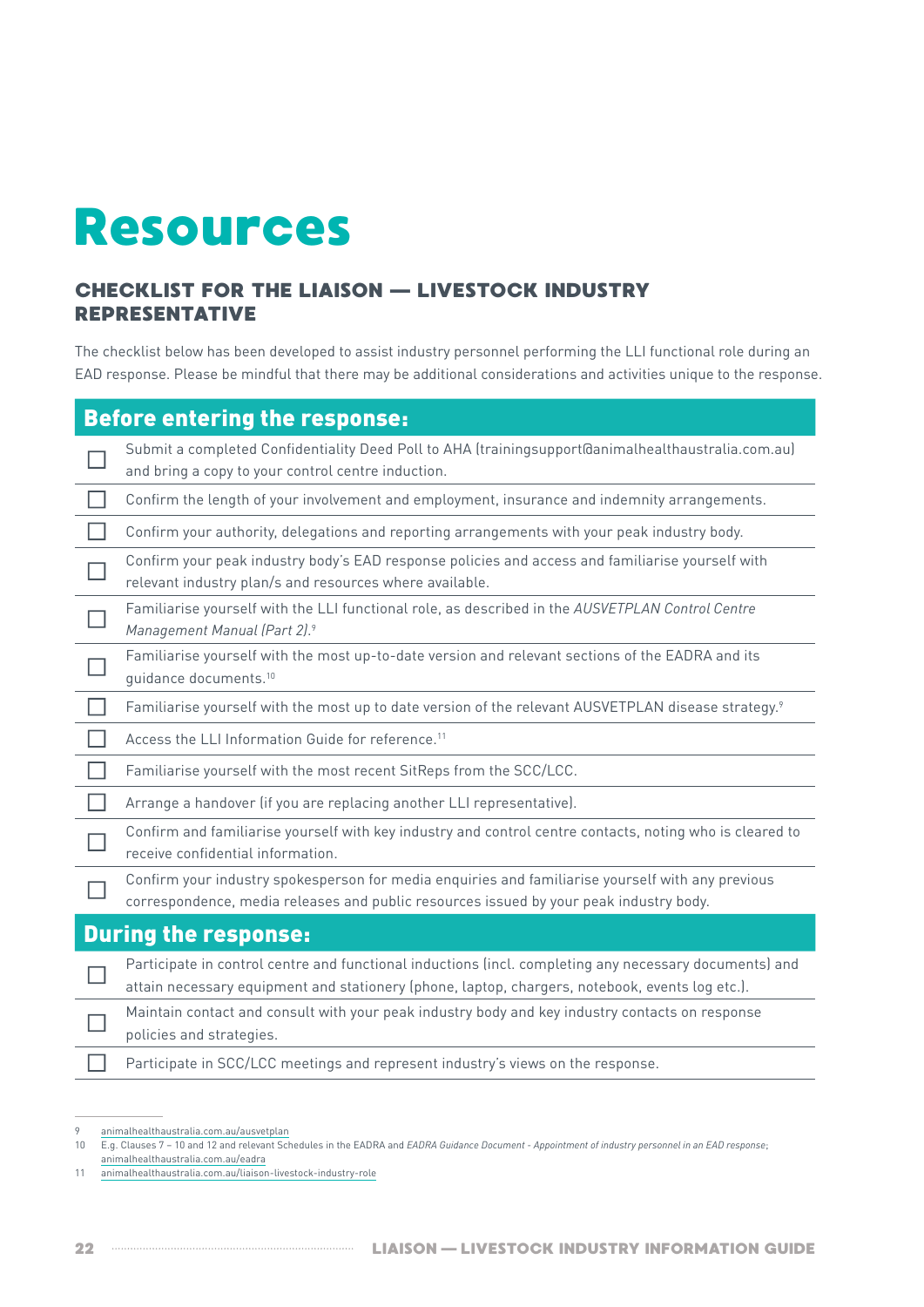| Contribute to the maintenance of response plans and SitReps to ensure accuracy of industry-specific<br>information.                     |
|-----------------------------------------------------------------------------------------------------------------------------------------|
| Identify industry-specific issues and work with relevant parties and within the chain of command to<br>resolve these issues.            |
| Manage documents and records in accordance with requirements of the control centre (incl.<br>maintaining events and conversation logs). |
| <b>Before leaving the response:</b>                                                                                                     |
|                                                                                                                                         |
| Report to your relevant peak industry body.                                                                                             |
| Provide a handover to the incoming LLI representative.                                                                                  |
| Participate in debriefing activities.                                                                                                   |
| Leave all response-related documentation and records in the control centre.                                                             |

#### ANIMAL HEALTH AUSTRALIA

AHA is the trusted and independent national animal health body in Australia, bringing together government and industry to deliver animal health and biosecurity. AHA facilitates trust and cooperation between industry and government on animal health matters to improve animal and human health, biosecurity, food safety and quality, market access, animal welfare and livestock productivity.

More information on AHA and a range of resources, including the EADRA and AUSVETPLAN, can be accessed from the AHA website.12

#### EMERGENCY ANIMAL DISEASE RESPONSE AGREEMENT13

AHA manages the EADRA, also known as 'the Deed', a unique contractual arrangement between Australia's governments and industry groups. It collectively and significantly increases Australia's

capacity to prepare for and respond to EAD incursions and minimises uncertainty over management and funding arrangements of costshared responses.

The EADRA commits its Signatories to work collectively to reduce the risk of EAD incursions and share the approved costs of EAD responses. This involves:

- taking all reasonable steps to minimise the risk of an EAD incursion
- where relevant, participating in the response through informed and empowered representatives who cooperate to support and direct the response
- where relevant, sharing the approved and eligible costs of EAD responses.

The unique framework facilitates effective participation across jurisdictional boundaries and gives each participating industry a 'real voice'.

<sup>12</sup> [animalhealthaustralia.com.au](http://www.animalhealthaustralia.com.au)

<sup>13</sup> [animalhealthaustralia.com.au/eadra](http://animalhealthaustralia.com.au/eadra)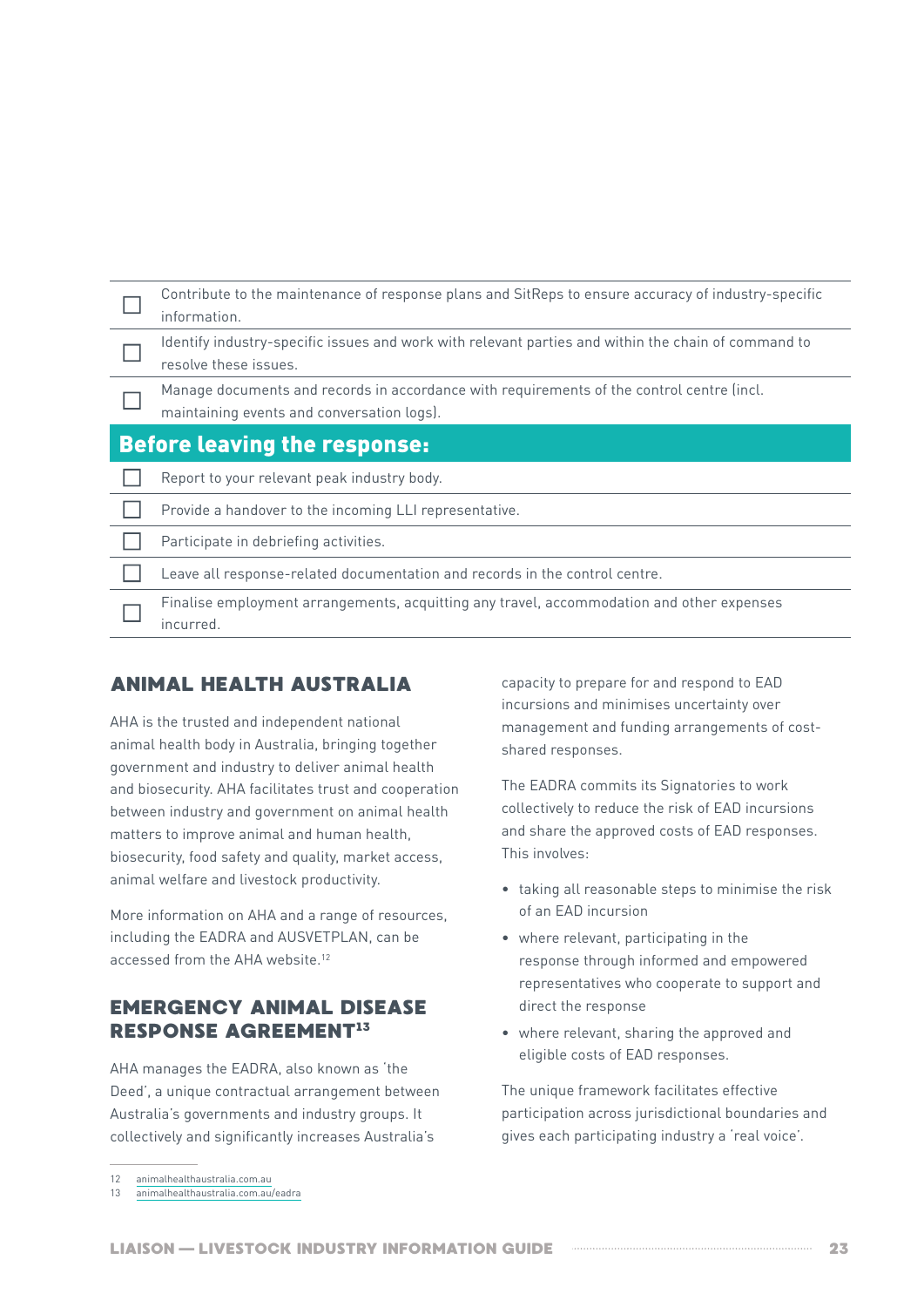#### AUSTRALIAN VETERINARY EMERGENCY PLAN14

AUSVETPLAN is the national plan for responding to an EAD. It is used as a guide and documents the nationally agreed roles, responsibilities, coordination arrangements, policies, strategies and procedures for the response to EAD incidents in Australia. AHA manages the development and review of AUSVETPLAN on behalf of its members.

*AHA is the trusted and independent national animal health body in Australia, bringing together government and industry to deliver animal health and biosecurity.* 

| <b>Document</b>                 | <b>Description</b>                                                                                                                                                                                                                                                  |
|---------------------------------|---------------------------------------------------------------------------------------------------------------------------------------------------------------------------------------------------------------------------------------------------------------------|
| <b>Summary documents</b>        | Describes the components of AUSVETPLAN.                                                                                                                                                                                                                             |
| <b>Disease strategies</b>       | These manuals each contain supporting technical information<br>and guidance for the response to an incident of a specific animal<br>disease in Australia. Foot-and-mouth disease (FMD) and African<br>Swine Fever (ASF) are two examples.                           |
| <b>Operational manuals</b>      | Describe in detail the recommended procedures for activities which<br>are undertaken in most EAD responses such as destruction or<br>decontamination.                                                                                                               |
| <b>Enterprise manuals</b>       | Provide information and guidance on specific types of enterprises<br>within the livestock industry, for example "Poultry Industry" and<br>"Meat Processing".                                                                                                        |
| <b>MANAGEMENT MANUALS</b>       |                                                                                                                                                                                                                                                                     |
| <b>Control Centres (Part 1)</b> | Gives guidance on managing information and resources during an<br>EAD. It also describes the phases of an EAD.                                                                                                                                                      |
| <b>Control Centres (Part 2)</b> | Contains information on the specific functions and linkages<br>which operate during an EAD. This manual defines the skills,<br>responsibilities, tasks and knowledge required for each function.<br>Refer to this manual for a job description of the LLI function. |
| <b>Laboratory preparedness</b>  | Aimed specifically to assist veterinary laboratories to prepare a<br>contingency plan for an EAD.                                                                                                                                                                   |

#### **Table 3 Suite of documents available as part of AUSVETPLAN**

<sup>14</sup> [animalhealthaustralia.com.au/ausvetplan](http://animalhealthaustralia.com.au/ausvetplan)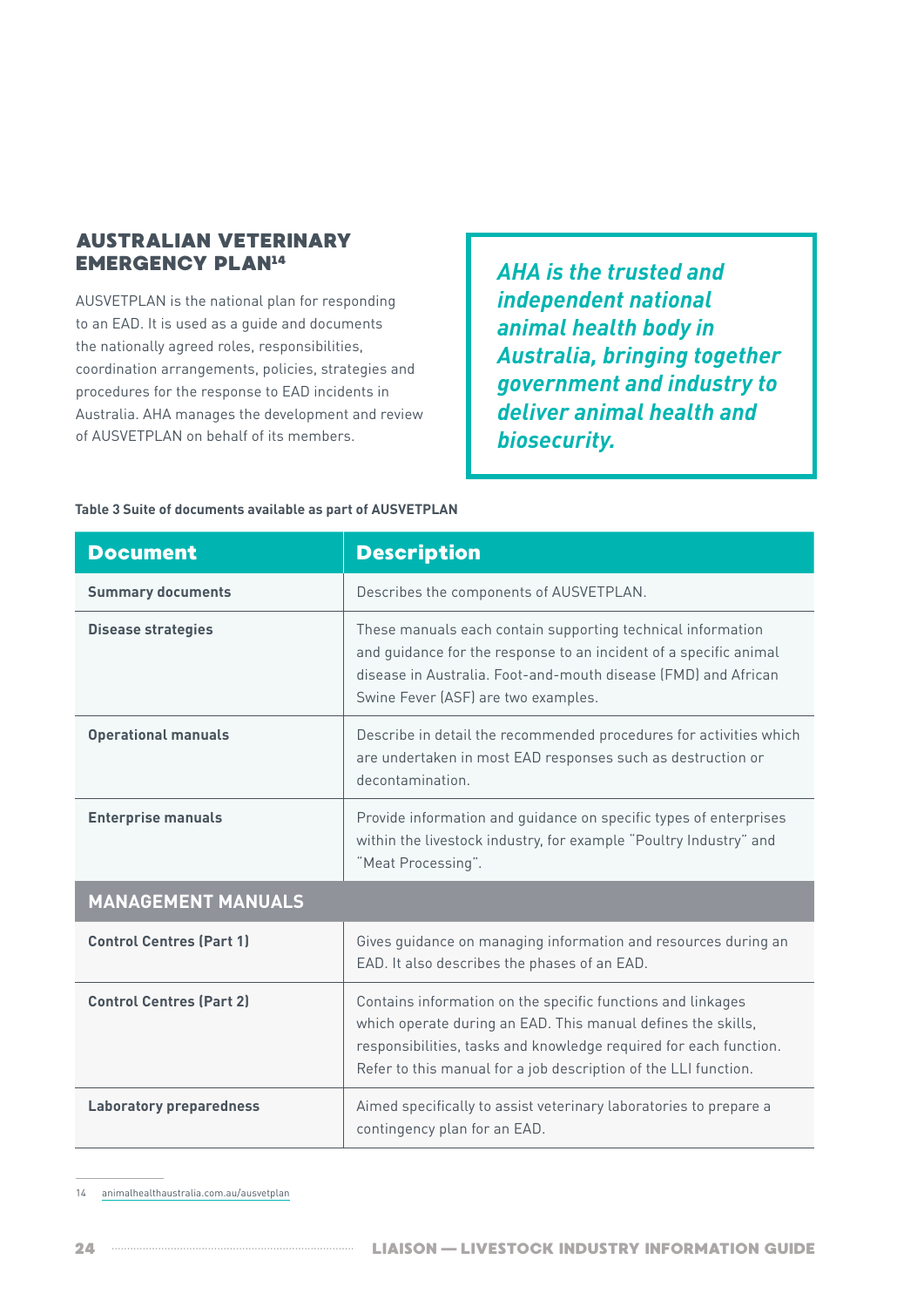#### BIOSECURITY INCIDENT MANAGEMENT SYSTEM15

The Biosecurity Incident Management System (BIMS) provides guidance on contemporary practices for the management of biosecurity incident response and initial recovery operations in Australia. It forms the basis for a consistent and effective management framework for all biosecurity incidents. An adaptation of the Australiasian Interservice Incident Management System (AIIMS), the BIMS adopts an all-hazards approach and:

- represents the most contemporary approach to incident management
- co-exists with and complements current, sector-specific and jurisdictional response arrangements
- is contextualised to a biosecurity environment
- can be applied to all biosecurity incidents, irrespective of sector or scale of response.

#### STANDARD OPERATING PROCEDURES

A standard operating procedure (SOP) is a set of step-by-step instructions compiled by an organisation to help staff carry out specific tasks. SOPs are used to achieve efficiency, quality output and uniformity of performance, while reducing miscommunication and failure to comply with industry regulations. All SOPs relevant to the management and operation of a particular incident should be accessible either in hardcopy or on the incident management system used in the control centre.

Some SOPs have been developed and are used only by one jurisdiction; however, there are some that have been nationally agreed upon and are used across multiple jurisdictions. These are known as Nationally Agreed Standard Operating Procedures

(NASOPs). The full list of NASOPs can be accessed from the AHA website.<sup>16</sup>

#### OUTBREAK WEBSITE

Developed by the Australian, state and territory government agricultural agencies, the national pest and disease outbreaks website17 provides information on active biosecurity emergency responses that affect Australia's agricultural industries and environment. In addition, the website outlines how to prevent and prepare for, and respond to, biosecurity emergencies.

[procedures](http://animalhealthaustralia.com.au/nationally-agreed-standard-operating-procedures) 17 [outbreak.gov.au](http://outbreak.gov.au)

<sup>16</sup> [animalhealthaustralia.com.au/nationally-agreed-standard-operating-](http://animalhealthaustralia.com.au/nationally-agreed-standard-operating-procedures)

<sup>15</sup> [agriculture.gov.au/biosecurity/partnerships/nbc/nbepeg/bims](https://www.agriculture.gov.au/biosecurity/partnerships/nbc/nbepeg/bims)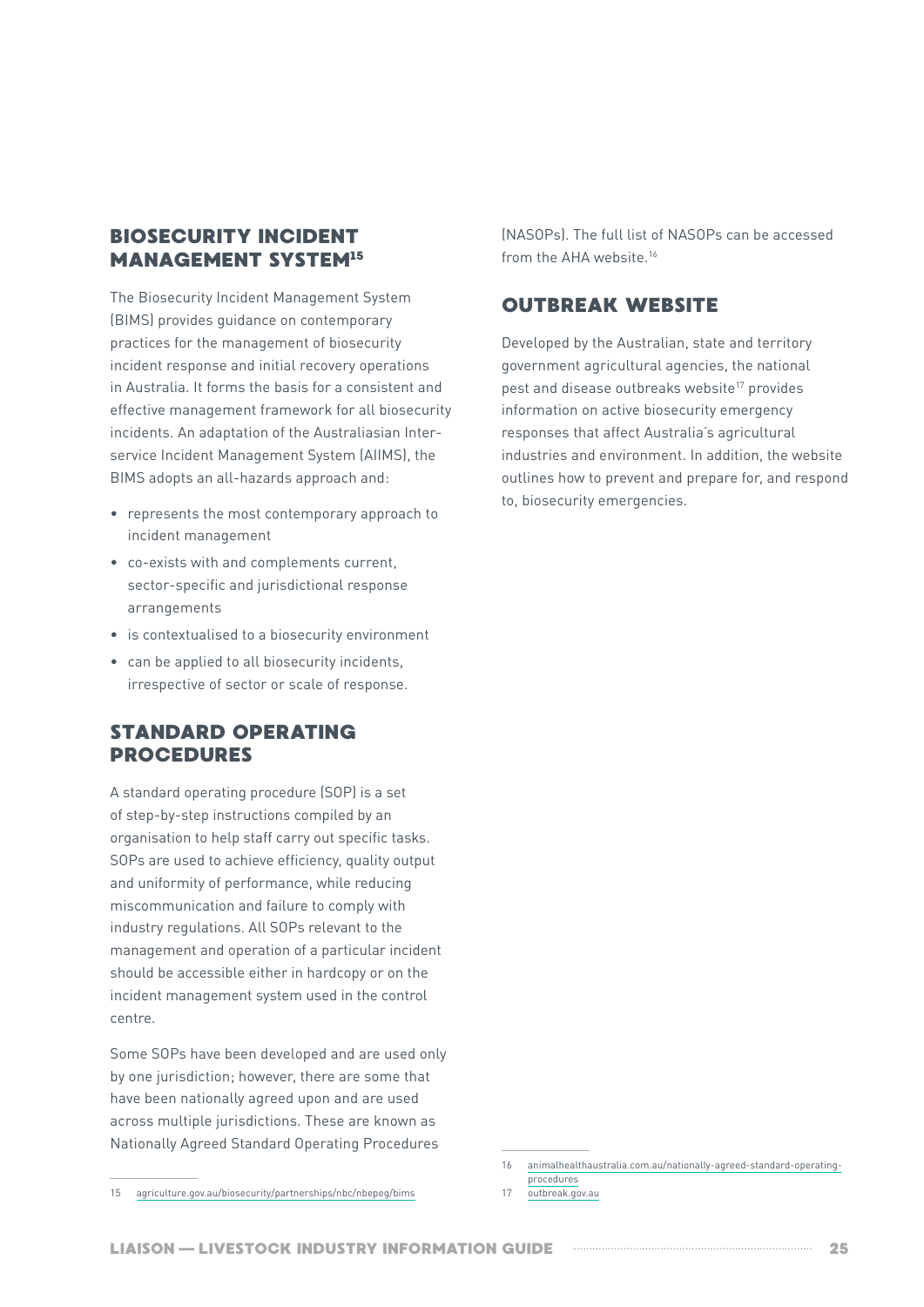## Premise classifications

|             | <b>Expansion</b>                                                           | <b>Definition</b>                                                                                                                                                                                                                                                                                                                                                                                                                                                                                                                           |
|-------------|----------------------------------------------------------------------------|---------------------------------------------------------------------------------------------------------------------------------------------------------------------------------------------------------------------------------------------------------------------------------------------------------------------------------------------------------------------------------------------------------------------------------------------------------------------------------------------------------------------------------------------|
| <b>ADS</b>  | Approved<br><b>Disposal Site</b>                                           | A premises that has zero susceptible livestock that has been approved as a<br>disposal site for animal carcasses or potentially contaminated animal products,<br>wastes or materials.                                                                                                                                                                                                                                                                                                                                                       |
| <b>APF</b>  | Approved<br>Processing<br><b>Facility</b>                                  | An abattoir, knackery, milk processing plant or other such facility that maintains<br>increased biosecurity standards. Such a facility could have animals or animal<br>products introduced from lower risk premises under a permit for processing to<br>an approved standard.                                                                                                                                                                                                                                                               |
| <b>AN</b>   | <b>Assessed</b><br><b>Negative</b>                                         | A qualifier that may be applied to At-Risk Premises, Premises of Relevance and<br>premises previously defined as Suspect Premises, Trace Premises, Dangerous<br>Contact Premises or Dangerous Contact Processing Facilities that have<br>undergone an epidemiological and/or laboratory assessment and have been<br>cleared of suspicion at the time of classification, and can progress to another<br>status.                                                                                                                              |
| <b>ARP</b>  | <b>At-Risk</b><br><b>Premises</b>                                          | A premises in a Restricted Area that contains a live susceptible animal(s)<br>but is not considered at the time of classification to be an Infected Premises,<br>Dangerous Contact Premises, Dangerous Contact Processing Facility, Suspect<br>Premises or Trace Premises.                                                                                                                                                                                                                                                                  |
| CA          | <b>Control Area</b>                                                        | A legally Declared Area where the disease controls, including surveillance and<br>movement controls, applied are of lesser intensity than those in a Restricted Area<br>(the limits of a control area and the conditions applying to it can be varied during<br>an incident according to need). A control area is a disease-free buffer between<br>the restricted area and the outside area. Specific movement controls and<br>surveillance strategies will apply to maintain its disease-free status and prevent<br>the spread of disease. |
| <b>DCP</b>  | <b>Dangerous</b><br><b>Contact</b><br><b>Premises</b>                      | A premises, apart from an abattoir, knackery or milk processing plant (or<br>other such facility) that, after investigation and based on a risk assessment, is<br>considered to contain a susceptible animal(s) not showing clinical signs, but<br>considered highly likely to contain an infected animal(s) and/or contaminated<br>animal products, wastes or materials that present an unacceptable risk to<br>the response if the risk is not addressed, and that therefore requires action to<br>address the risk.                      |
| <b>DCPF</b> | <b>Dangerous</b><br><b>Contact</b><br><b>Processing</b><br><b>Facility</b> | An abattoir, knackery, milk processing plant or other such facility that, based on<br>a risk assessment, appears highly likely to have received infected animals, or<br>contaminated animal products, wastes or materials, and that requires action to<br>address the risk.                                                                                                                                                                                                                                                                 |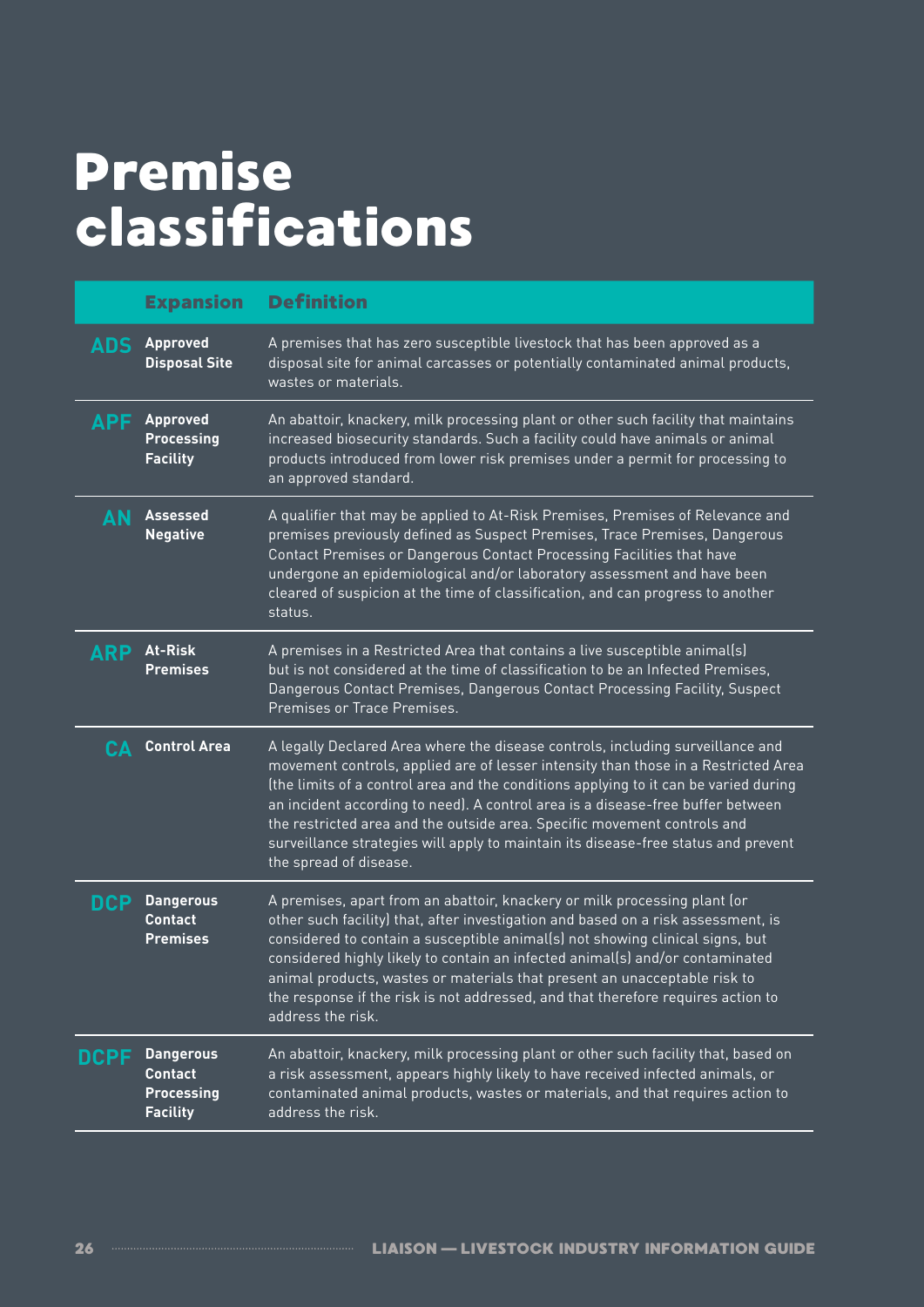|            | <b>Expansion</b>                                    | <b>Definition</b>                                                                                                                                                                                                                                                                                                                                                                                                                                           |
|------------|-----------------------------------------------------|-------------------------------------------------------------------------------------------------------------------------------------------------------------------------------------------------------------------------------------------------------------------------------------------------------------------------------------------------------------------------------------------------------------------------------------------------------------|
| <b>DA</b>  | <b>Declared Area</b>                                | A defined tract of land is subjected to disease control restrictions under EAD<br>legislation. There are two types of Declared Areas: Restricted Area and Control<br>Area.                                                                                                                                                                                                                                                                                  |
| <b>IP</b>  | Infected<br><b>Premises</b>                         | A defined area (which may be all or part of a property) on which animals meeting<br>the case definition for an EAD are or were present; or the causative agent of that<br>emergency disease exists, or there is a reasonable suspicion that it exists; and<br>the relevant CVO or their delegate has declared it to be an Infected Premises. An<br>Infected Premises is subject to quarantine served by notice and to eradication or<br>control procedures. |
| <b>OA</b>  | <b>Outside Area</b>                                 | The area of Australia outside the Declared (Control and Restricted) Areas.                                                                                                                                                                                                                                                                                                                                                                                  |
| <b>POR</b> | <b>Premises of</b><br><b>Relevance</b>              | A premises in a Control Area that contains a live susceptible animal(s) but is<br>not considered at the time of classification to be an Infected Premises, Suspect<br>Premises, Trace Premises, Dangerous Contact Premises or Dangerous Contact<br>Processing Facility.                                                                                                                                                                                     |
| <b>RP</b>  | <b>Resolved</b><br><b>Premises</b>                  | An Infected Premises, Dangerous Contact Premises or Dangerous Contact<br>Processing Facility that has completed the required control measures, and is<br>subject to the procedures and restrictions appropriate to the area in which it is<br>located.                                                                                                                                                                                                      |
| <b>RA</b>  | <b>Restricted Area</b>                              | A relatively small legally Declared Area around Infected Premises and Dangerous<br>Contact Premises that is subject to disease controls, including intense<br>surveillance and movement controls.                                                                                                                                                                                                                                                           |
| <b>SN</b>  |                                                     | <b>Sentinels on site</b> A qualifier that may be applied to Infected Premises to indicate that sentinel<br>animals are present on the premises as part of response activities.                                                                                                                                                                                                                                                                              |
| <b>SP</b>  | <b>Suspect</b><br><b>Premises</b>                   | Temporary classification of a premises that contains a susceptible animal(s)<br>not known to have been exposed to the disease agent but showing clinical signs<br>similar to the case definition, and that therefore requires investigation(s).                                                                                                                                                                                                             |
| ΤP         | <b>Trace Premises</b>                               | Temporary classification of a premises that contains susceptible animal(s)<br>that tracing indicates may have been exposed to the disease agent, or contains<br>contaminated animal products, wastes or materials, and that requires<br>investigation(s).                                                                                                                                                                                                   |
| <b>TA</b>  | <b>Transmission</b><br>Area                         | An area that is used for vector-borne diseases (e.g. insect-borne), recognising<br>that vectors are not confined by property boundaries. It includes Infected<br>Premises, and where possible, Dangerous Contact Premises, Trace Premises<br>and Suspect Premises, and is subject to increased surveillance and movement<br>controls.                                                                                                                       |
| <b>UP</b>  | <b>Unknown Status</b><br><b>Premises</b>            | A premises within a Declared Area where the current presence of susceptible<br>animals and/or risk products, wastes or materials is unknown.                                                                                                                                                                                                                                                                                                                |
| <b>VN</b>  | Vaccinated                                          | A qualifier that may be used to identify premises that contain susceptible animals<br>that have been vaccinated against the EAD in question.                                                                                                                                                                                                                                                                                                                |
| <b>ZP</b>  | Zero<br><b>Susceptible</b><br><b>Stock Premises</b> | A premises that does not contain any susceptible animals or risk products,<br>wastes or materials.                                                                                                                                                                                                                                                                                                                                                          |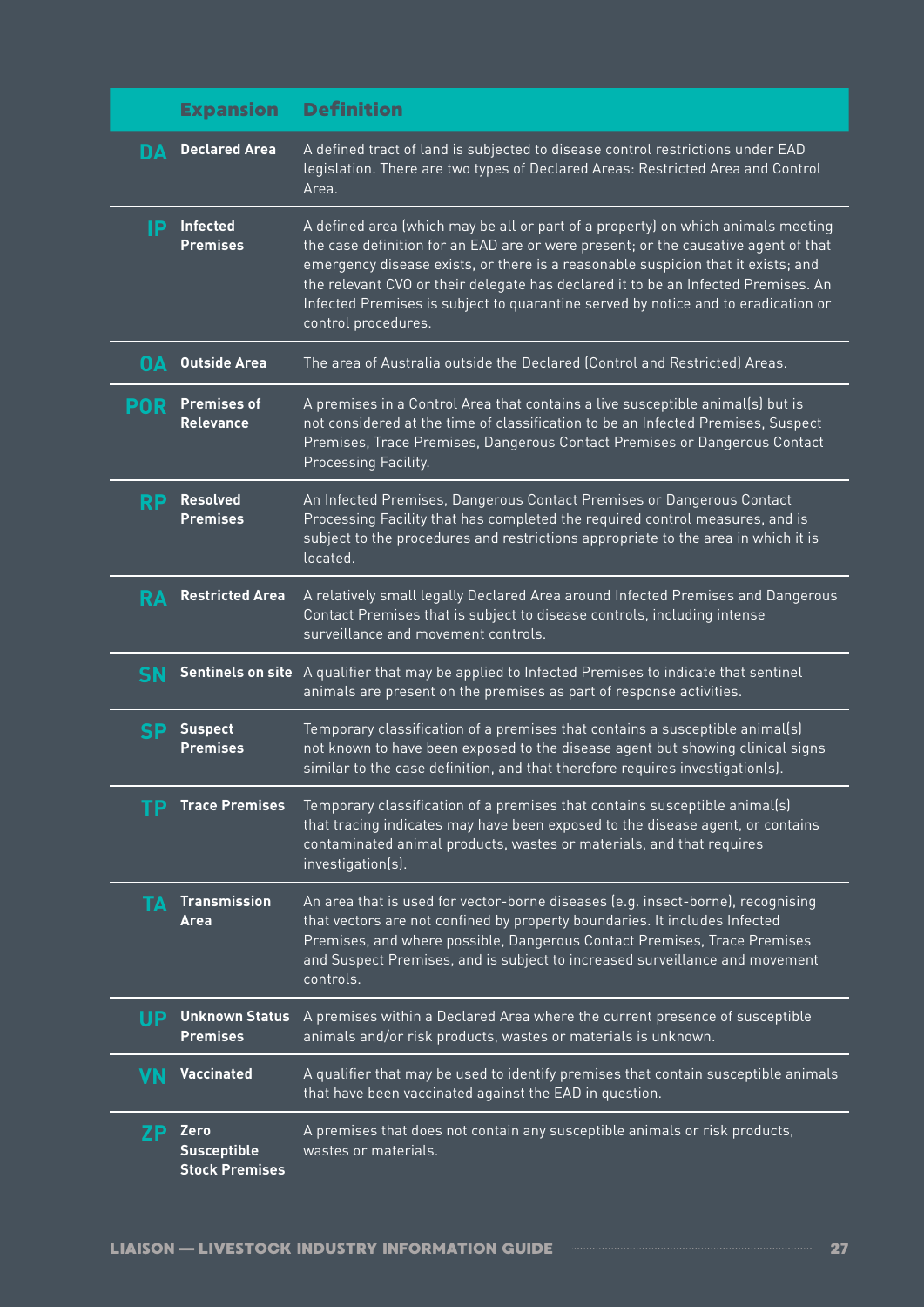### Acronyms, abbreviations and terms

| <b>ACDP</b>       | <b>Australian Centre for Disease Prepareness</b>                    |
|-------------------|---------------------------------------------------------------------|
| <b>ACVO</b>       | <b>Australian Chief Veterinary Officer</b>                          |
| <b>AGMIN</b>      | <b>Agriculture Ministers' Forum</b>                                 |
| <b>AGSOC</b>      | <b>Agriculture Senior Officials Committee</b>                       |
| <b>AHA</b>        | <b>Animal Health Australia</b>                                      |
| <b>AHC</b>        | <b>Animal Health Committee</b>                                      |
| <b>AUSVETPLAN</b> | <b>Australian Veterinary Emergency Plan</b>                         |
| <b>BIMS</b>       | <b>Biosecurity Incident Management System</b>                       |
| <b>CCEAD</b>      | <b>Consultative Committee on Emergency Animal Disease</b>           |
| <b>CCMM</b>       | <b>Control Centre Management Manual</b>                             |
| <b>CEO</b>        | <b>Chief Executive Officer</b>                                      |
| <b>CMT</b>        | <b>Coordination Management Team</b>                                 |
| <b>CSIRO</b>      | <b>Commonwealth Scientific and Industrial Research Organisation</b> |
| <b>CVO</b>        | <b>Chief Veterinary Officer</b>                                     |
| <b>EAD</b>        | <b>Emergency animal disease</b>                                     |
| <b>EADRA</b>      | <b>Emergency Animal Disease Response Agreement</b>                  |
| <b>EADRP</b>      | <b>Emergency Animal Disease Response Plan</b>                       |
| <b>FCP</b>        | <b>Forward Command Post</b>                                         |
| GOVT.             | Government                                                          |
| <b>IAP</b>        | <b>Incident Action Plan</b>                                         |
| IC                | Incident Coordinator/Controller                                     |
| <b>IMT</b>        | <b>Incident Management Team</b>                                     |
| <b>LCC</b>        | <b>Local Control Centre</b>                                         |
| <b>NASOP</b>      | <b>Nationally Agreed Standard Operating Procedure</b>               |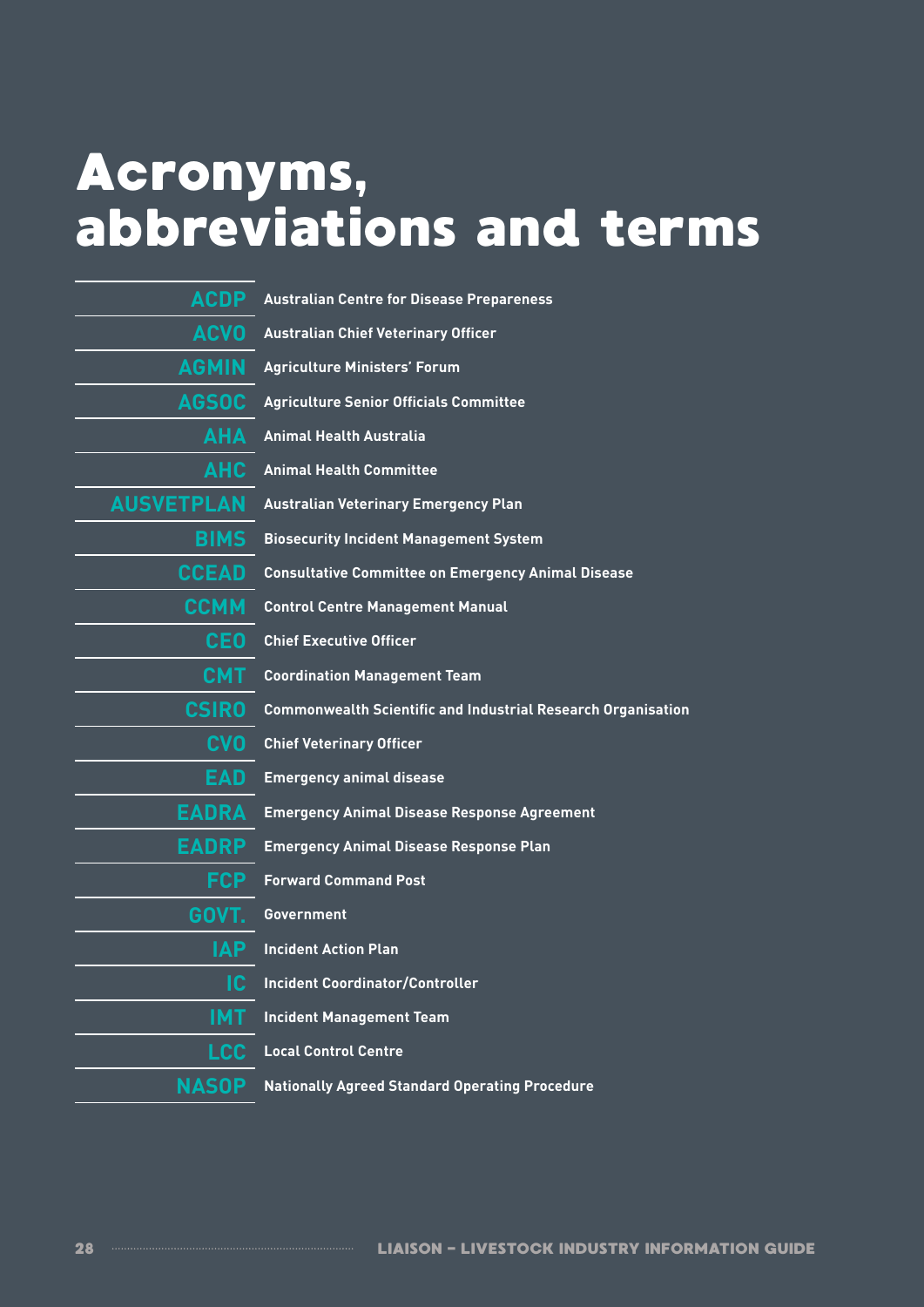| <b>NBC</b>    | <b>National Biosecurity Committee</b>                                         |
|---------------|-------------------------------------------------------------------------------|
| <b>NCC</b>    | <b>National Coordination Centre</b>                                           |
| <b>NMG</b>    | <b>National Management Group</b>                                              |
| <b>OIE</b>    | <b>World Organisation for Animal Health</b>                                   |
| <b>PIB</b>    | <b>Peak industry body</b>                                                     |
| <b>PIC</b>    | <b>Property Identification Code</b>                                           |
| <b>PPE</b>    | Personal protective equipment                                                 |
| <b>SA-LI</b>  | <b>Specialist Advice - Livestock Industry</b>                                 |
| <b>SCC</b>    | <b>State Coordination Centre</b>                                              |
| <b>SEMP</b>   | <b>State Emergency Management Plan</b>                                        |
| <b>SITREP</b> | <b>Situation Report</b>                                                       |
| <b>SMEACS</b> | Situation, Mission, Execution, Administration, Command and Control and Safety |
| <b>SOP</b>    | <b>Standard Operating Procedure</b>                                           |
| <b>WHS</b>    | <b>Workplace Health and Safety</b>                                            |
| <b>WTO</b>    | <b>World Trade Organisation</b>                                               |
|               |                                                                               |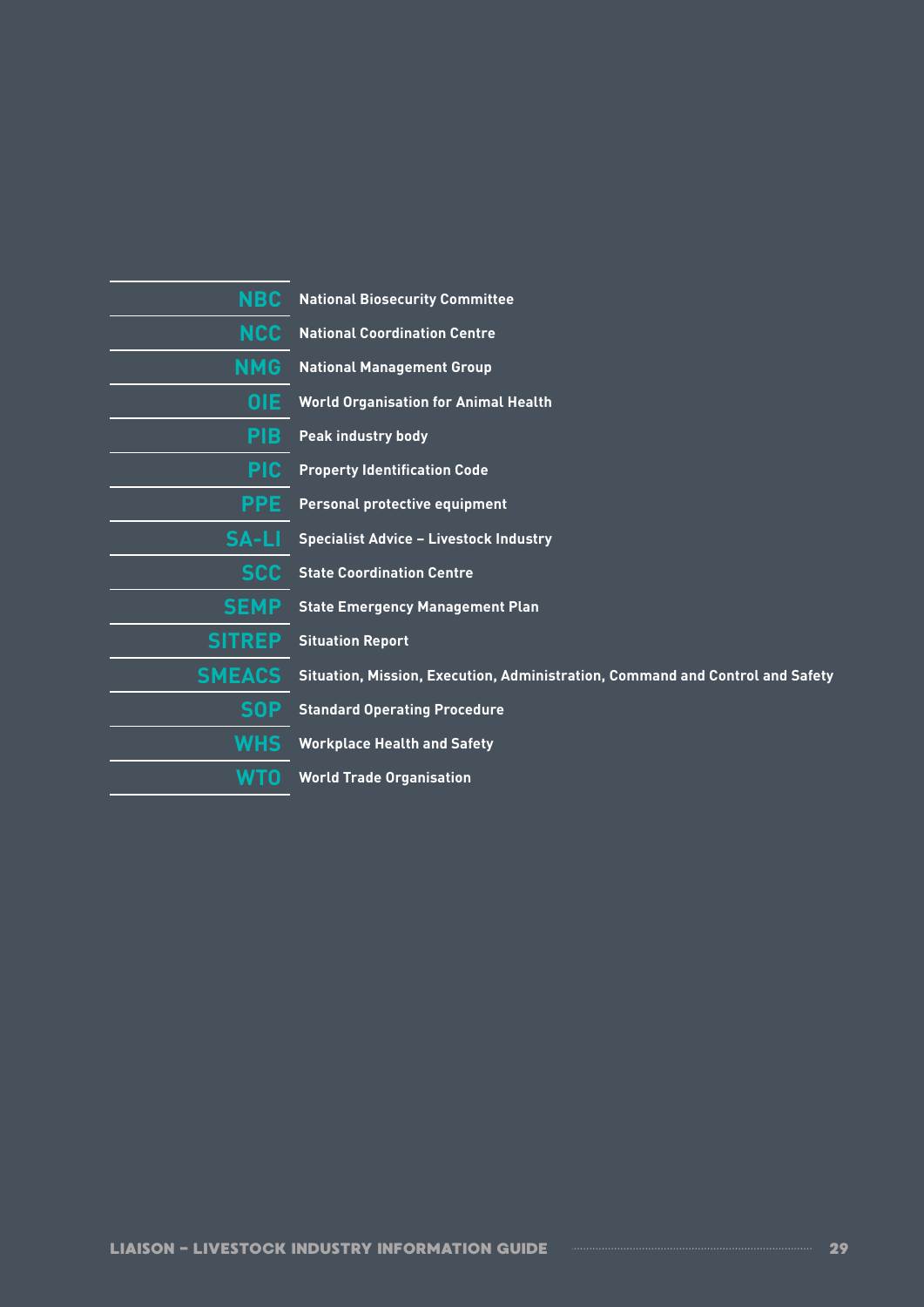## Useful contacts and numbers

Use this page for recording your own contacts, numbers etc.

| <b>Name</b> | <b>Agency</b> | <b>Phone</b> |
|-------------|---------------|--------------|
|             |               |              |
|             |               |              |
|             |               |              |
|             |               |              |
|             |               |              |
|             |               |              |
|             |               |              |
|             |               |              |
|             |               |              |
|             |               |              |
|             |               |              |
|             |               |              |
|             |               |              |
|             |               |              |
|             |               |              |
|             |               |              |
|             |               |              |
|             |               |              |
|             |               |              |
|             |               |              |
|             |               |              |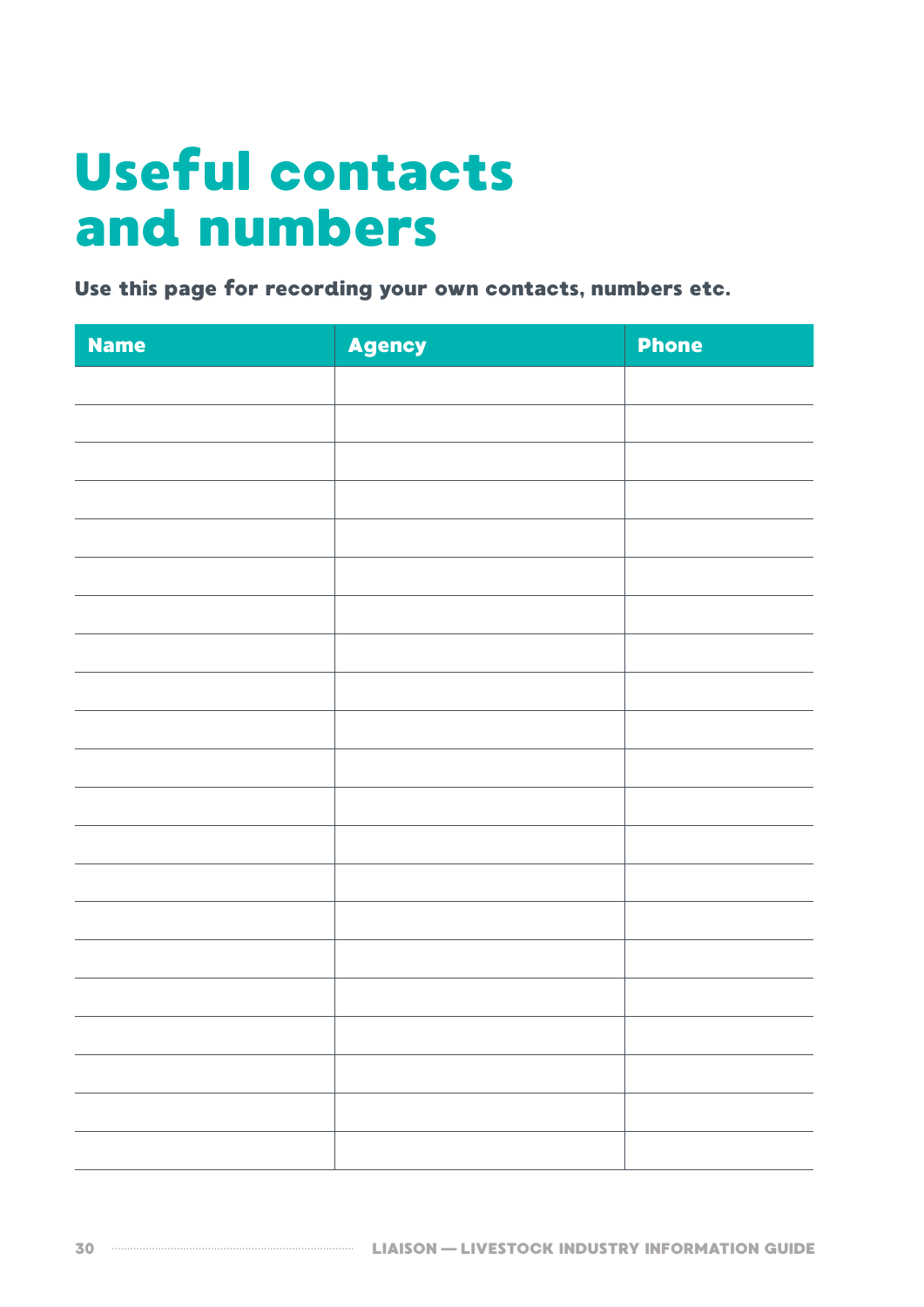### Notes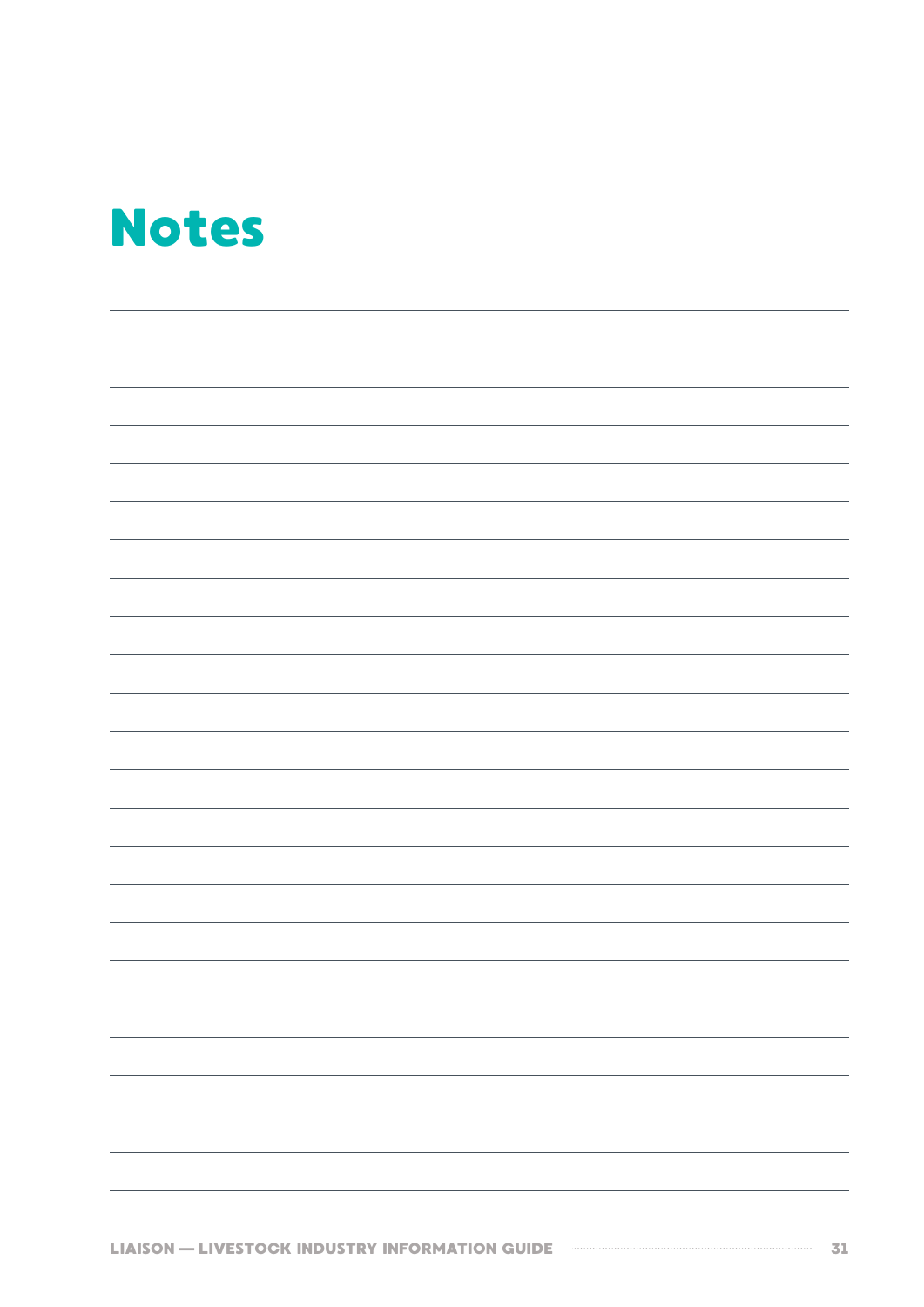

| → South Contract Contract Contract Contract Contract Contract Contract Contract Contract Contract Contract Con |                          |
|----------------------------------------------------------------------------------------------------------------|--------------------------|
|                                                                                                                |                          |
|                                                                                                                |                          |
|                                                                                                                | $\overline{\phantom{0}}$ |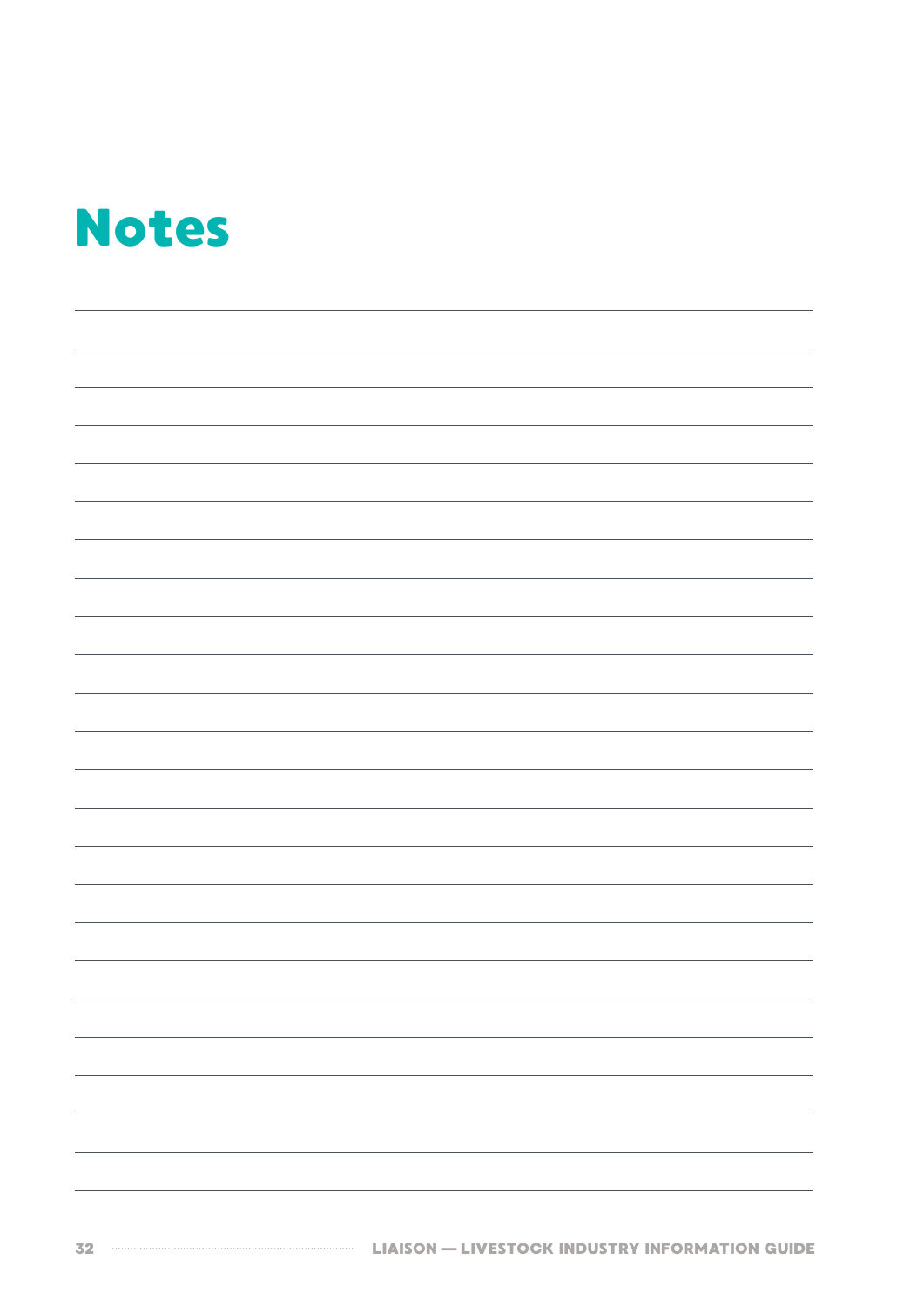### Notes